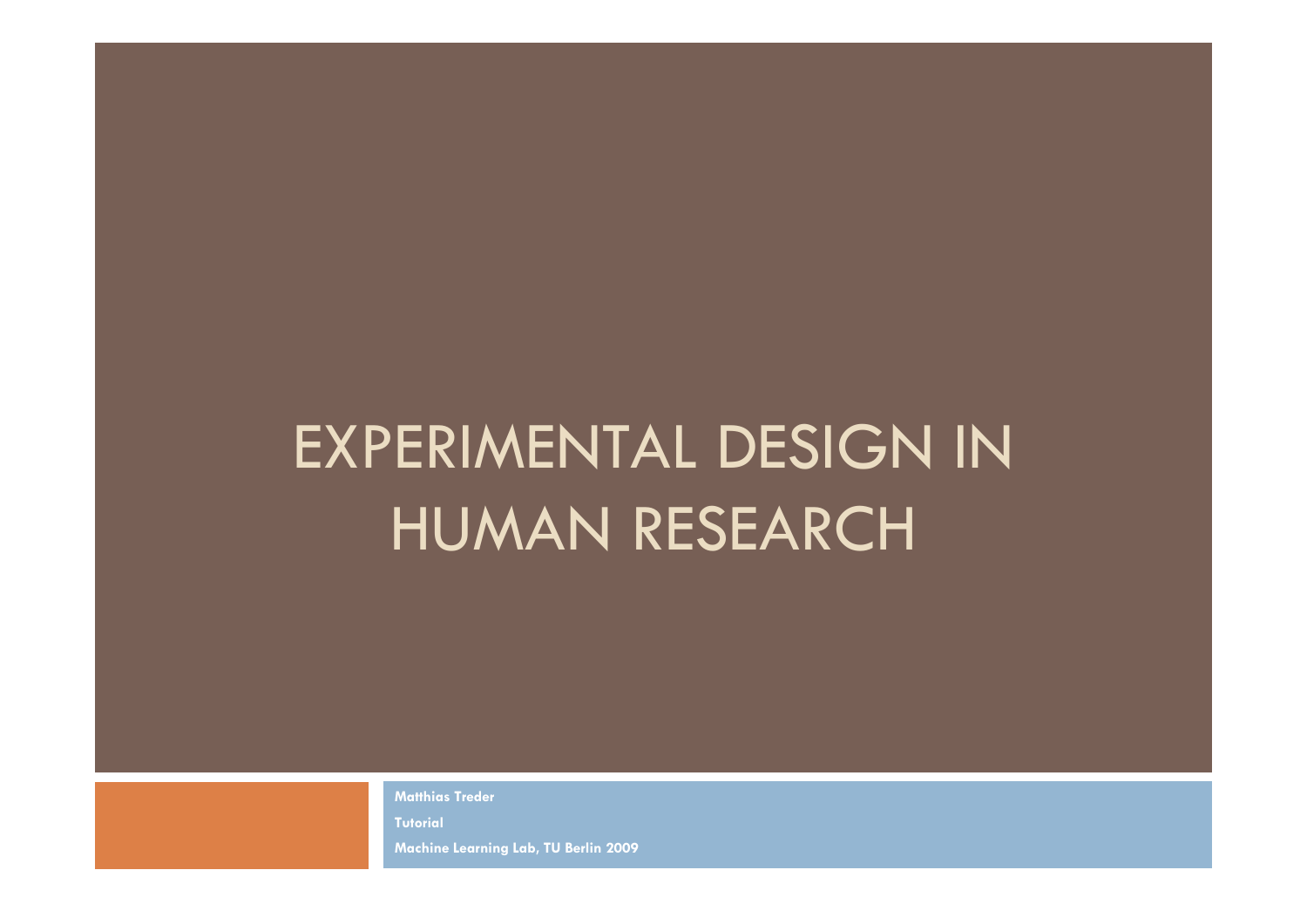## Empirical cycle

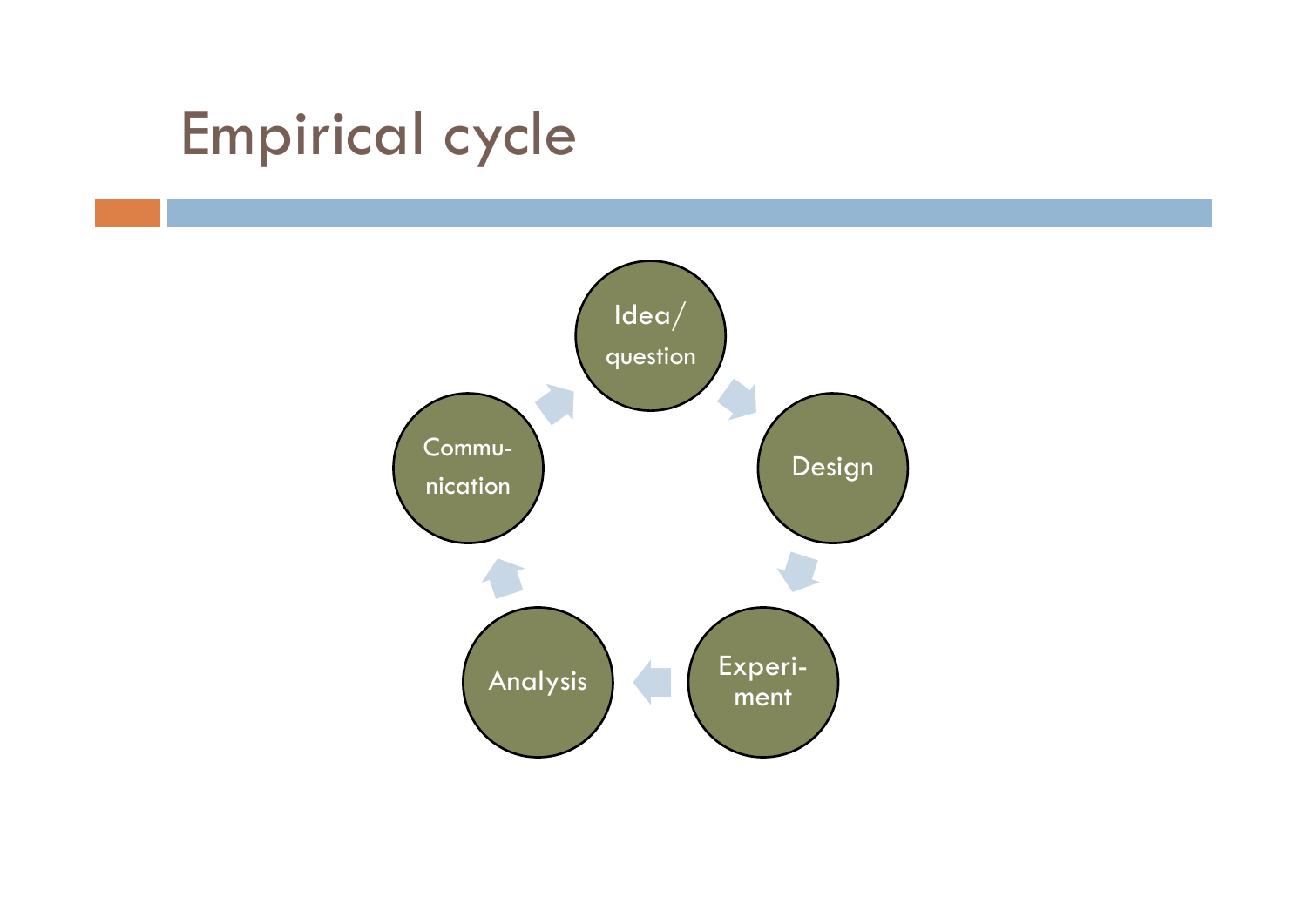## **Overview**

1. From Idea to Design

### <sub>2.</sub> Research design

- 1.Types of research
- 2.Design of an experiment

### 3. Measures (Messinstrumente)

- 1.Kind of measures
- 2.**Operationalization**
- 3. Quality of a measure

### 4.Confounding variab

- 1.Situational variables
- 2. Participant variables
- Experimenter variables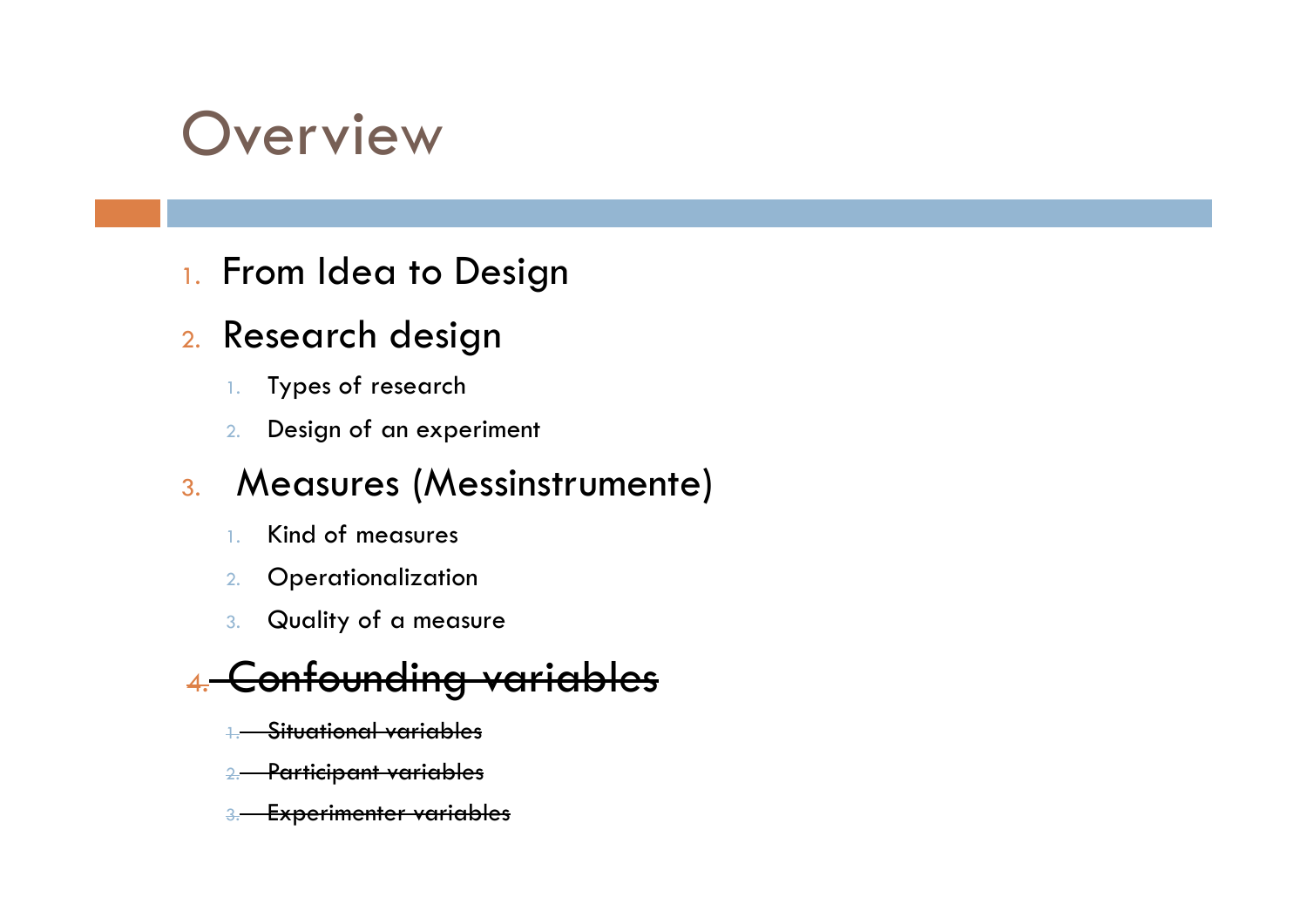## Two running examples

*1. What is the influence of environmental noise (e.g., traffic) on BCI performance?*

*2. How does mood (e.g., happyness, sadness) affect BCI performance?*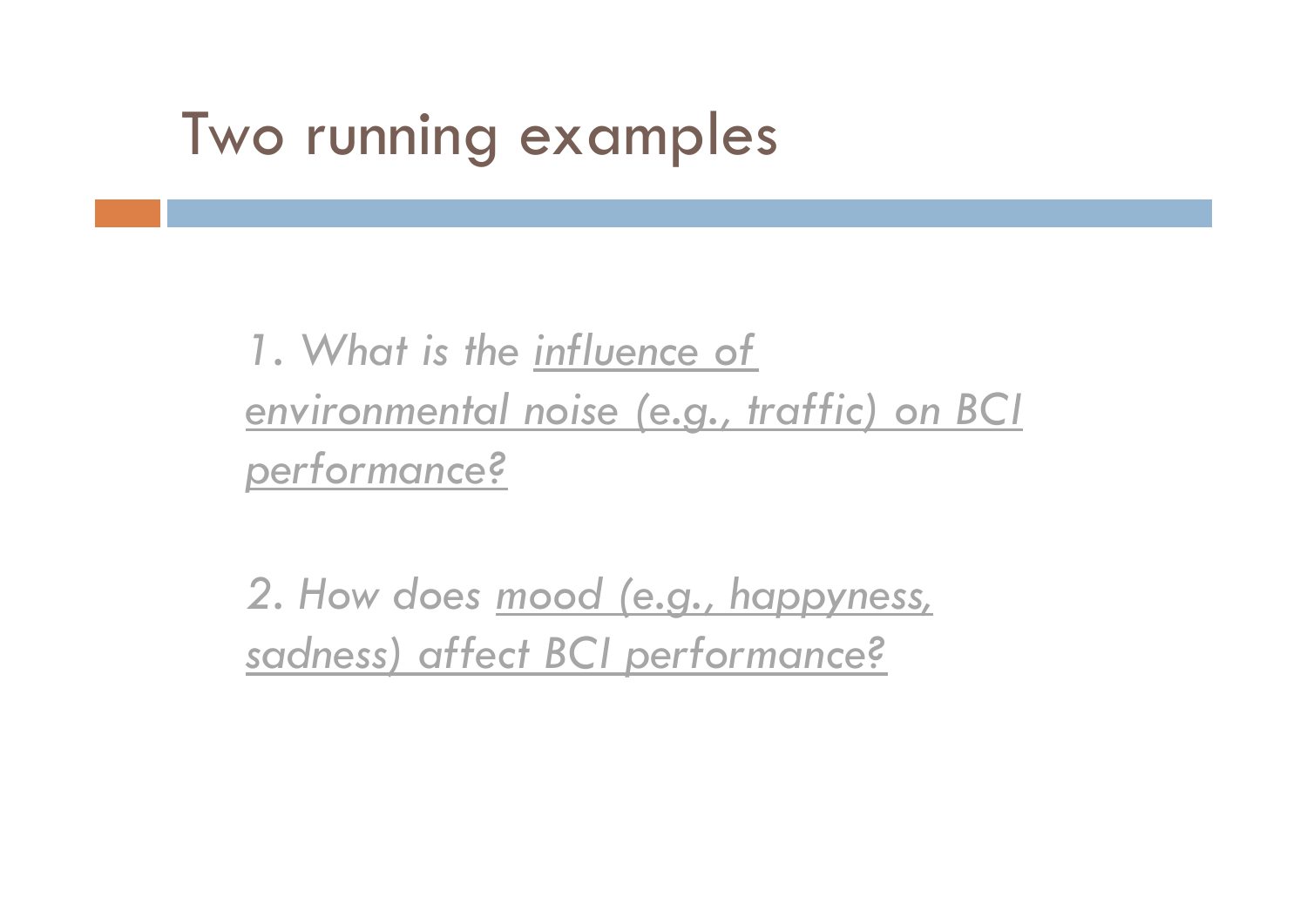### From Idea to design: Relevance

### **What makes a** *good* **research question?**

**Practical relevance**

 **Theoretical relevance** Benefit for society Increase scientific understanding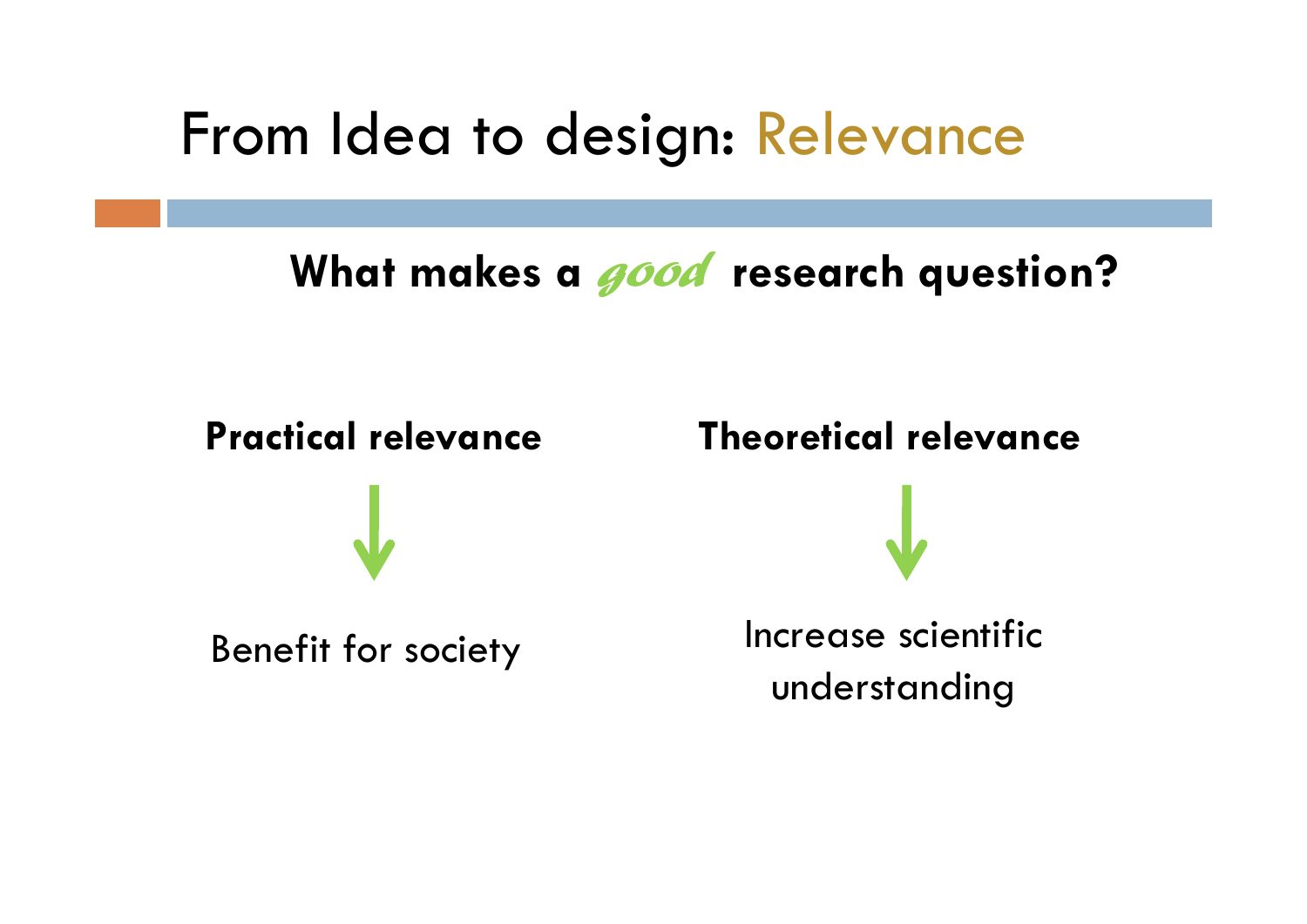## From Idea to design: Relevance

*"Influence of environmental noise on BCI performance"*

### **Practical relevance**

 $\bullet$  Patients/users live in noisy  $\bullet$ environments  $\rightarrow$  assess the robustness of your BCI system in a (more) realistic setting

### **Theoretical relevance**

• Auditory noise can draw attention  $\rightarrow$  learn more about the attentional processes involved in BCI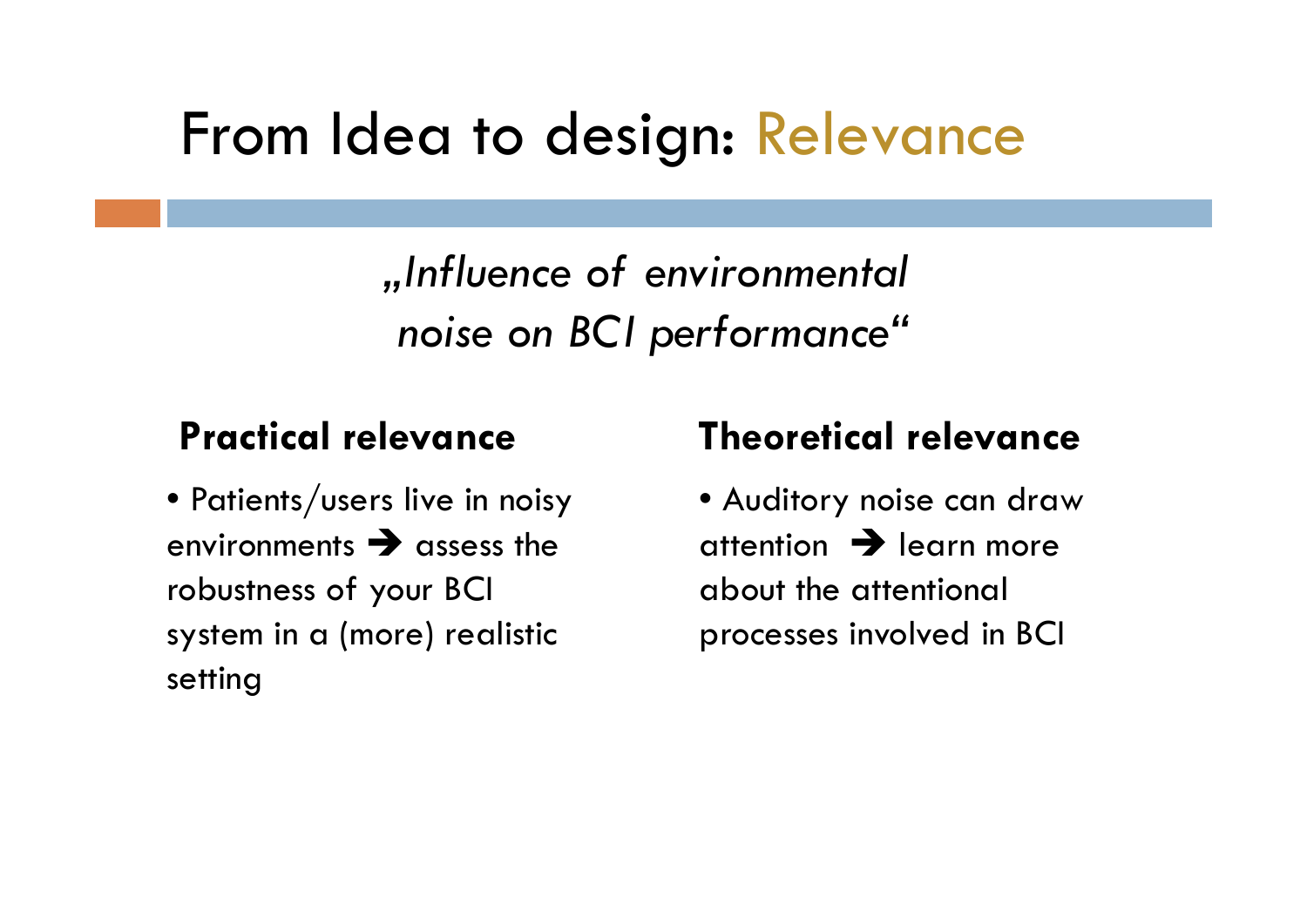## From Idea to design: Relevance

*"Influence of mood on BCI performance"*

### **Practical relevance**

• Patients often suffer from depression, healthy subjects (usually) don't

### **Theoretical relevance**

• Investigate the cognitive link between emotional states such as happyness/sadness and ERD-ERS/P300/etc.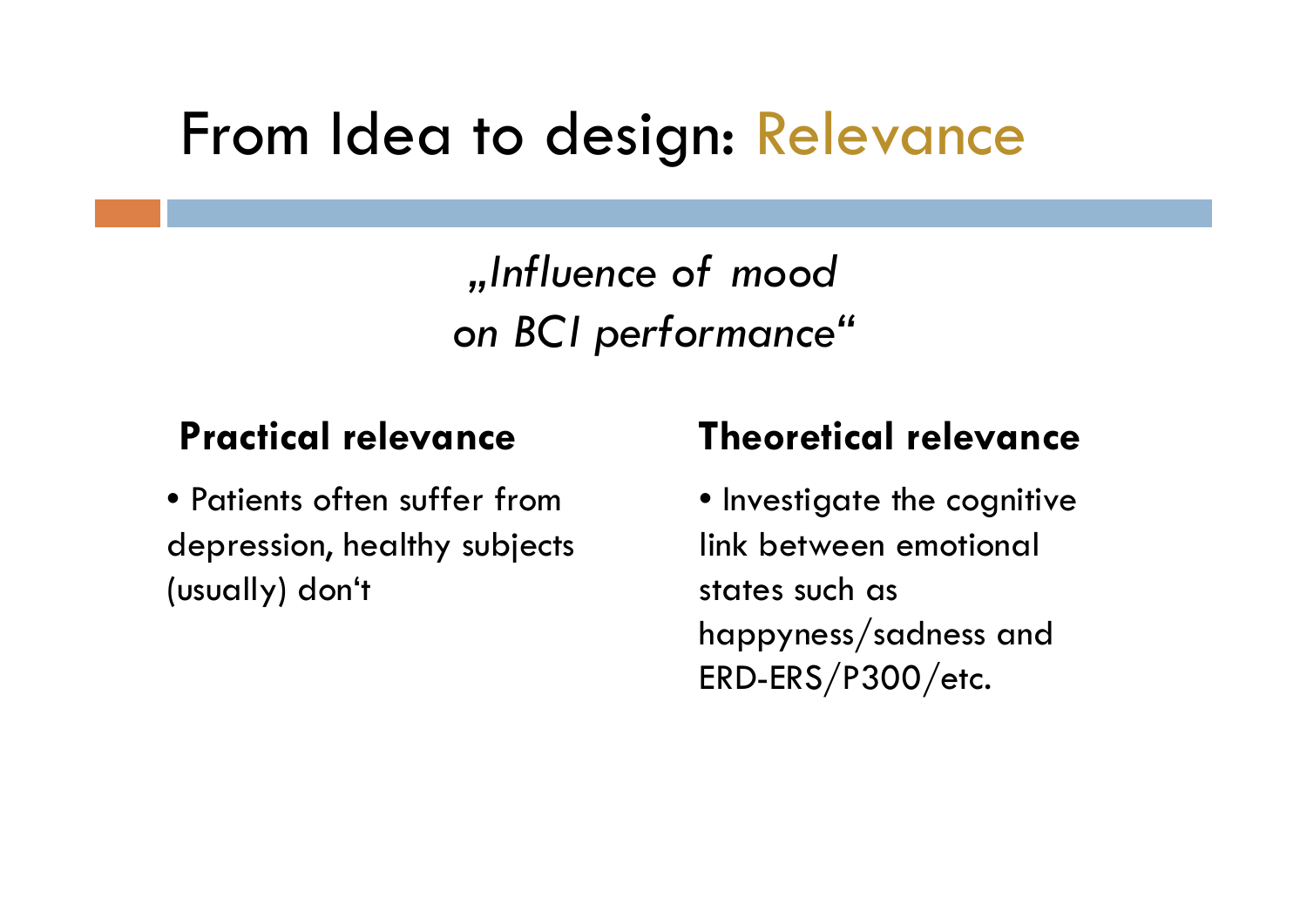# From Idea to design: Further points

#### $\Box$ Ethical standards

- о Experimental design meets ethical standards of, e.g. Helsinki Declaration?
- $\Box$ Approval of ethical standards committee?

#### $\Box$ Ethics: rule of thumb

- о Participants volunteer (written consent)
- о Data is processed anonymously
- о  $\blacksquare$  You don't fool the participant / tell lies ( $\blacktriangleright$  if you have to, detailed debriefing)
- о The experiment does not have negative consequences for the participant

### $\Box$ Feasibility

- п Time
- о Money
- $\Box$ Availability of participants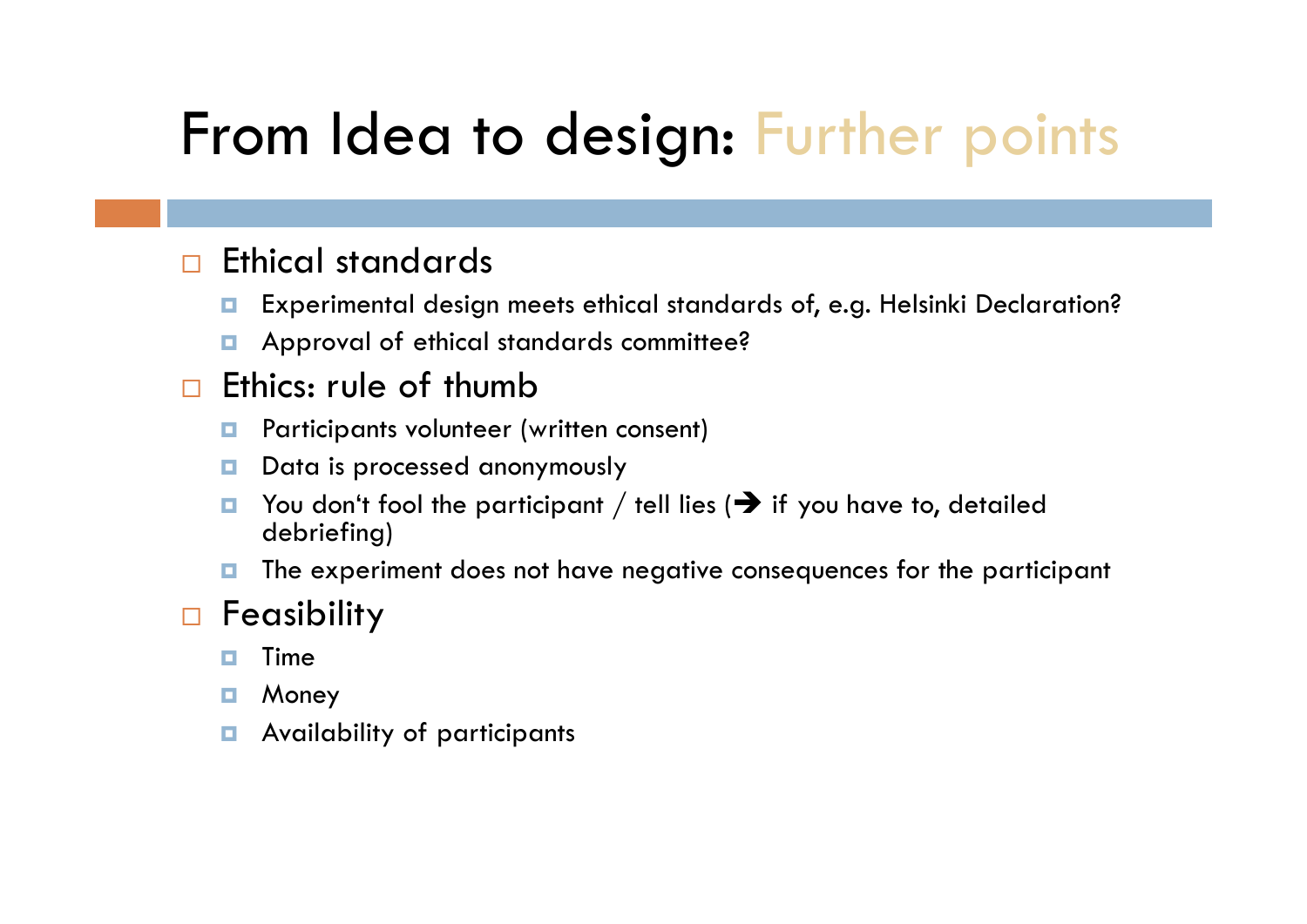# Overview: 2. Research design

### □ Types of research

- о Descriptive research
- $\rightarrow$  Measure a dependent variable

### O Causal research /Experiment

 $\rightarrow$  Measure effect of independent variable on dependent variable

### **Relational research** /Quasi-experiment

 $\rightarrow$  Measure correlation between two dependent variables

- □ Design of an experiment
	- **Between-subjects design**
	- **D** Within-subjects design
	- **n** Mixed design
- Validity
	- **n** Internal validity
	- **External validity**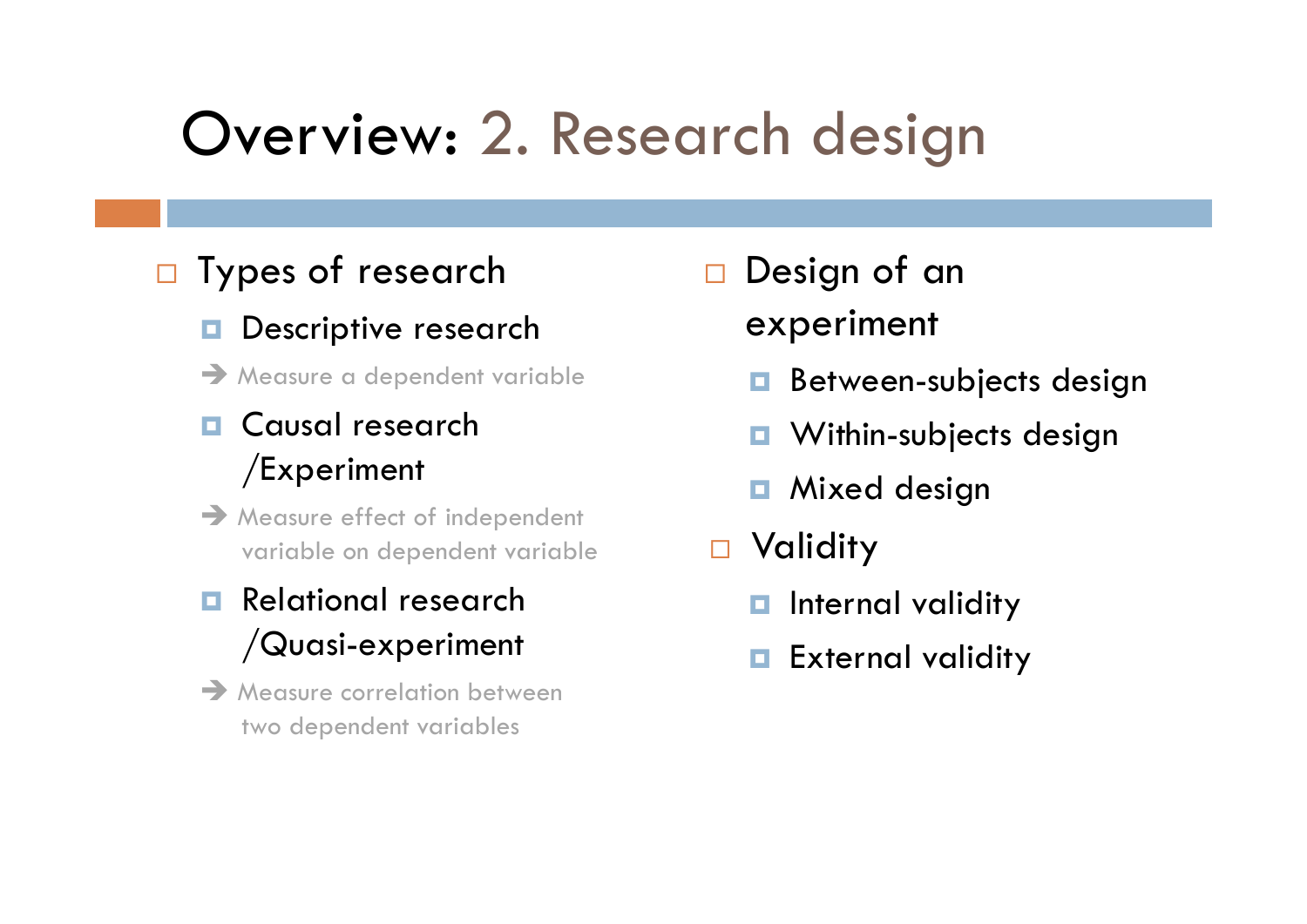## Research design: Variable

 $\square$  Variable: "A factor or a particular situation that can change in observable and measurable ways"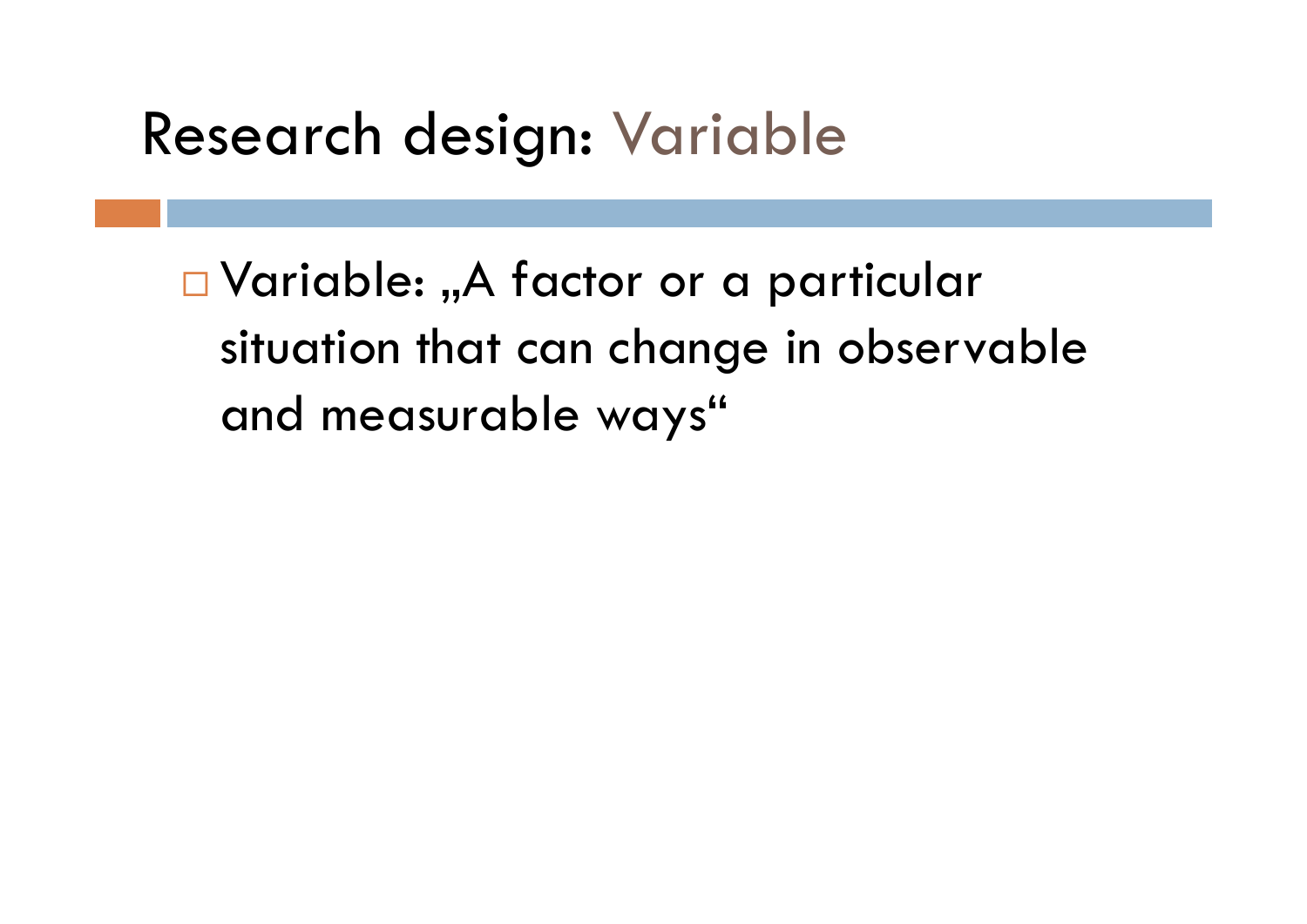### Research design: Indepedent variable

### Manipulation (active)

- $\rightarrow$  different states of the variable(s) are set by the experimenter
- □ Usually, the independent variable(s) is/are <u>discrete</u> and has/have a number of different levels (subconditions/Unterbedingungen)
	- $\blacksquare$  Independent variable: Noise
	- **□** Subcondition 1: No noise (NN)
	- **□** Subcondition 2: Environmental noise @60 dB (EN)
	- Subcondition 3: Classical music @60 dB (CM)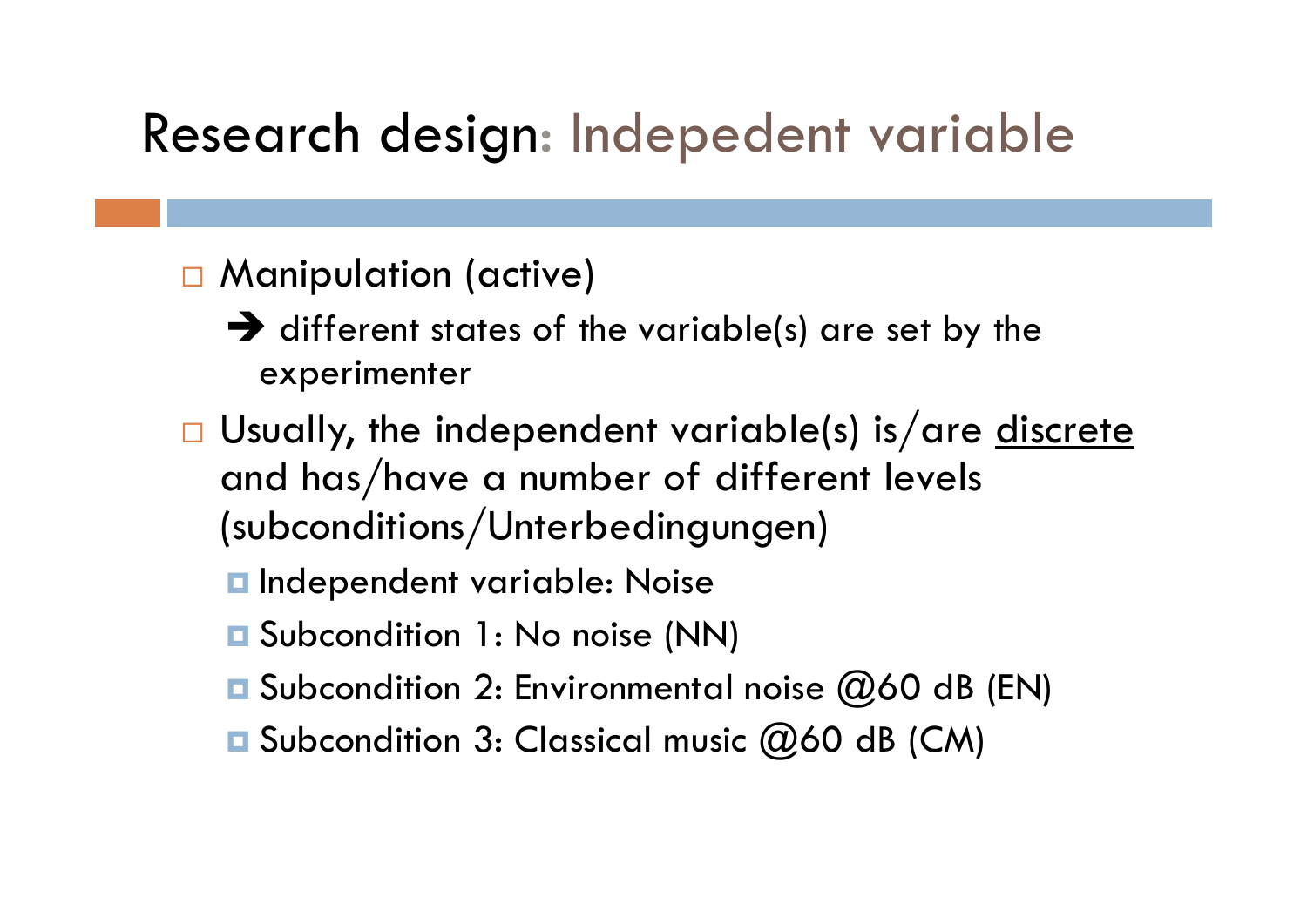### Research design: Dependent variable

- Measurement (passive)
- □ Usually, the dependent variable(s) is/are <u>continuous</u> (can have many different values)
- **D** Examples
	- $\blacksquare$  Reaction time
	- **E**rror rate
	- **ERP** (event related potential) amplitude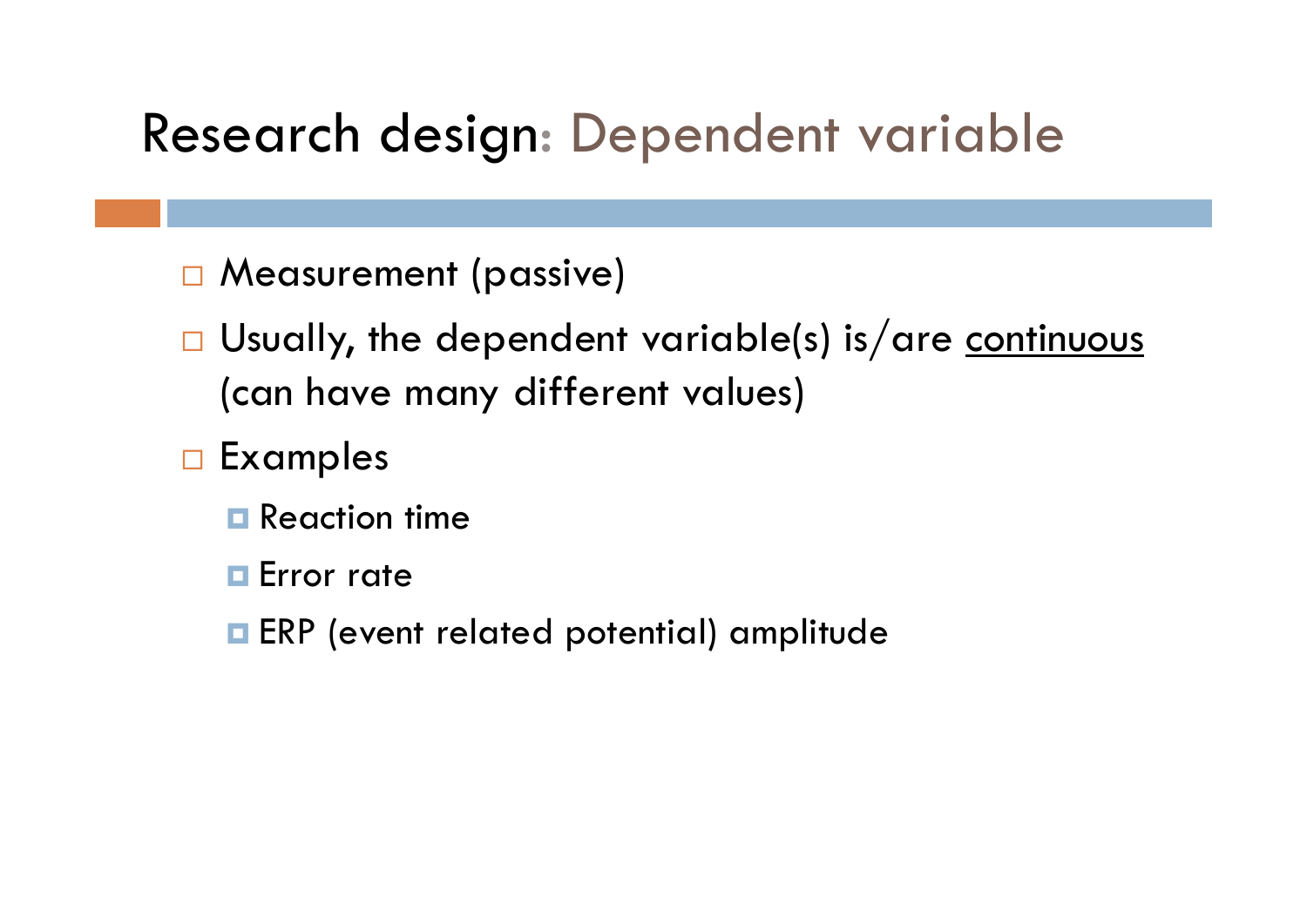# Research design: Causal research/Experiment

Independent variable

**Causal relationship**

Dependent variable

- $\Box$ □ Subcondition 1 of independent variable → Value 1 of dependent variable
- $\Box$ □ Subcondition 2 of independent variable → Value 2 of dependent variable
- $\Box$  To establish a causal link between independent and dependent variable (for subconditions 1 and 2), Value 1 ≠ Value 2 (statistically significant)
- $\Box$ In other words, you reject the nullhypothesis that Value  $1 =$ Value 2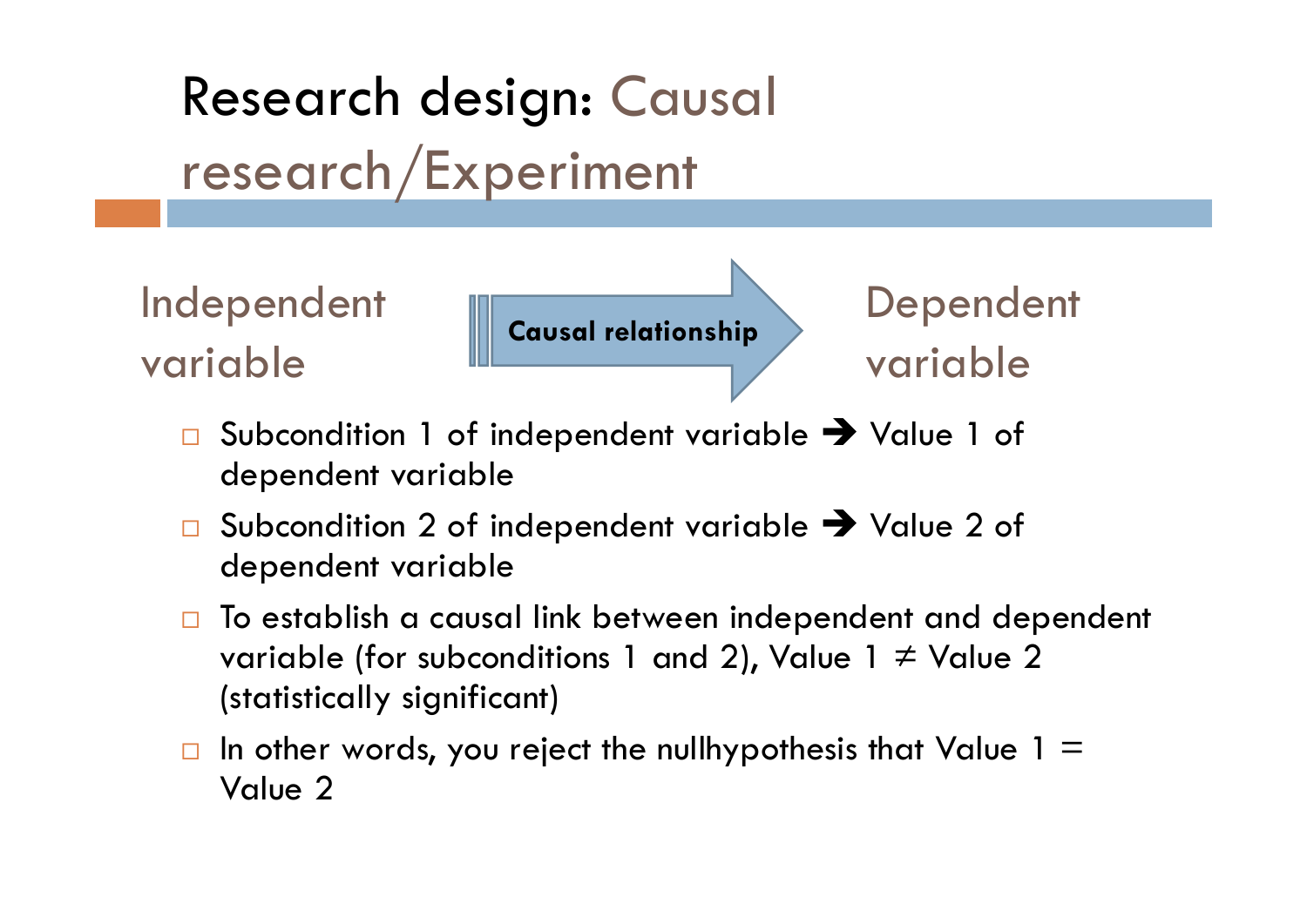# Research design: Causal research/Experiment: Example

 $\Box$  Nullhypothesis (H0): "There is no effect of noise on BCI performance"

**Environmental** noise



control 60% correct BCI control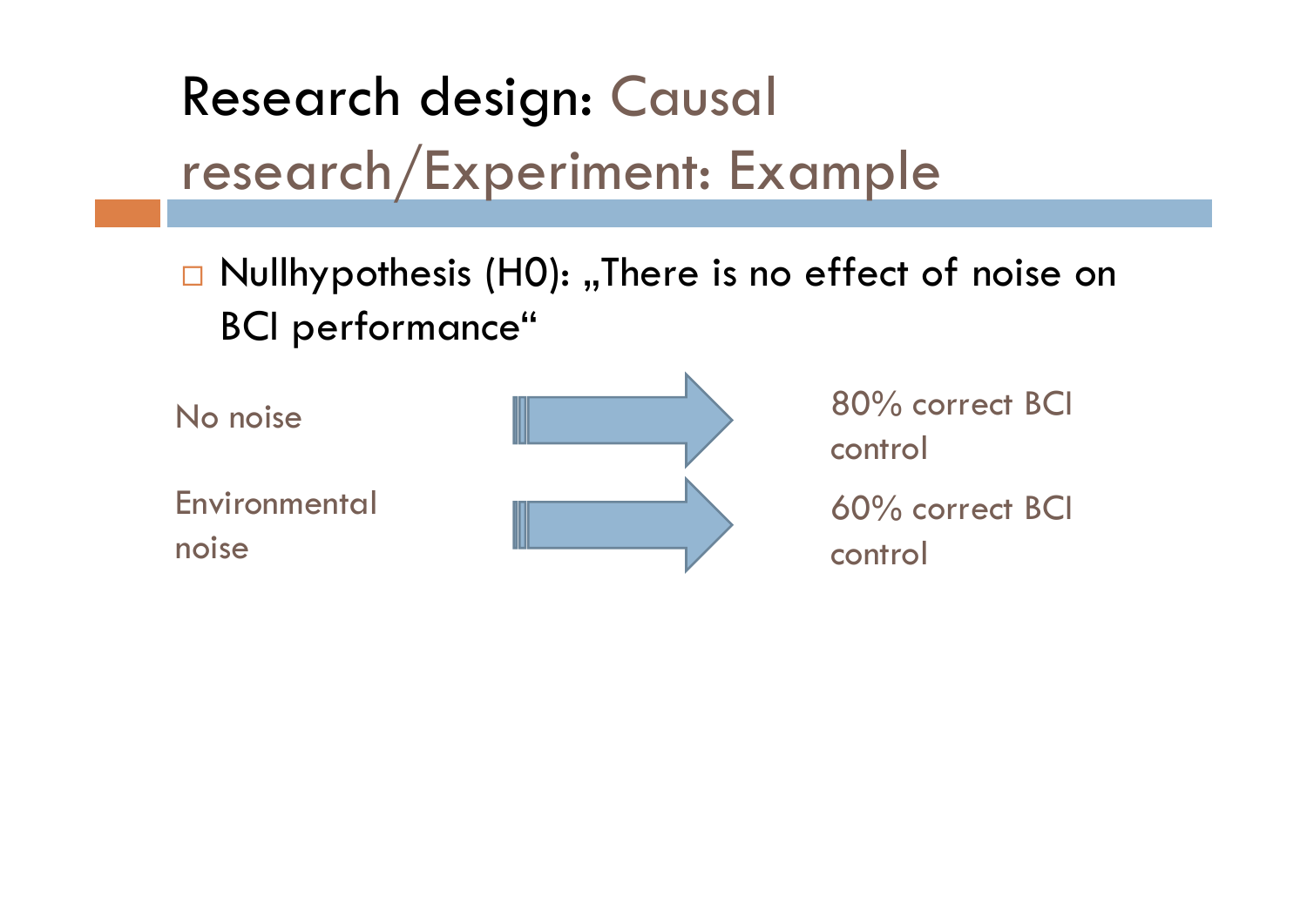Research design: Relational research/Quasi-experiment



- $\Box$ Measure two (or more) dependent variables
- $\Box$  Establish whether there is a correlation between these variables
- $\Box$ You cannot investigate causal relationships!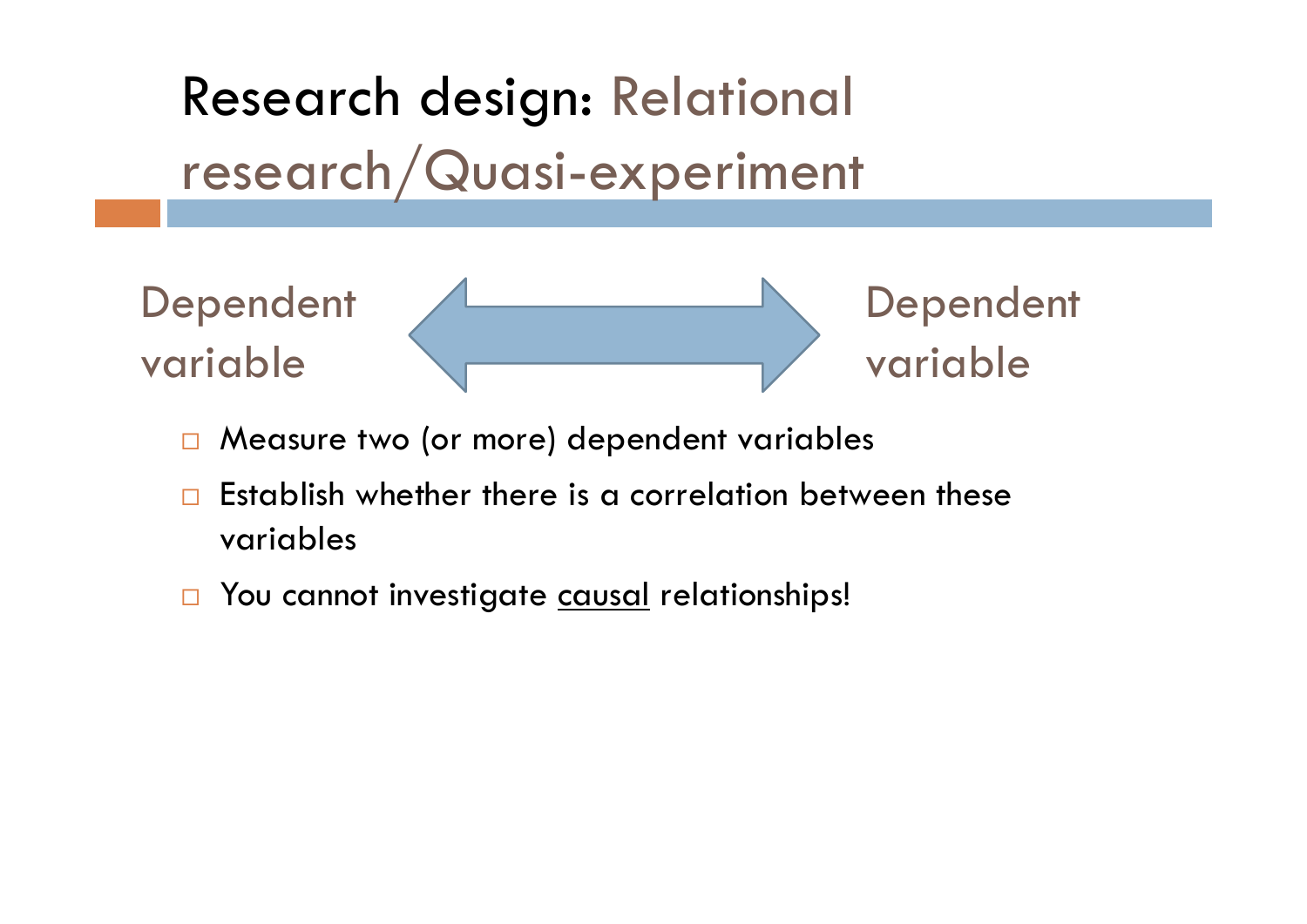Research design: Relational research/Quasi-experiment: Example

> *"How does mood (e.g., happyness, sadness) affect BCI performance?"*

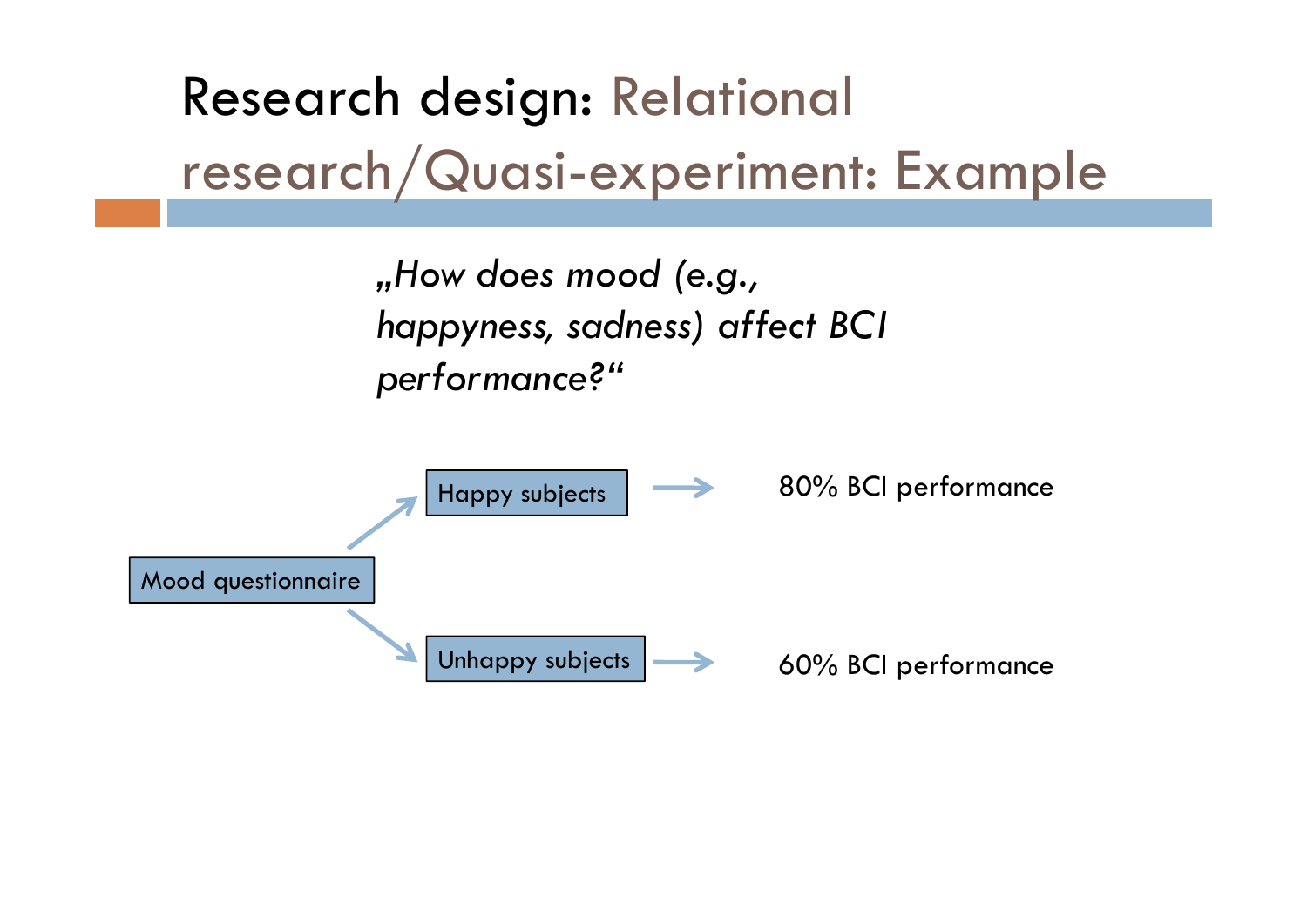Research design: Relational research/Quasi-experiment: Example

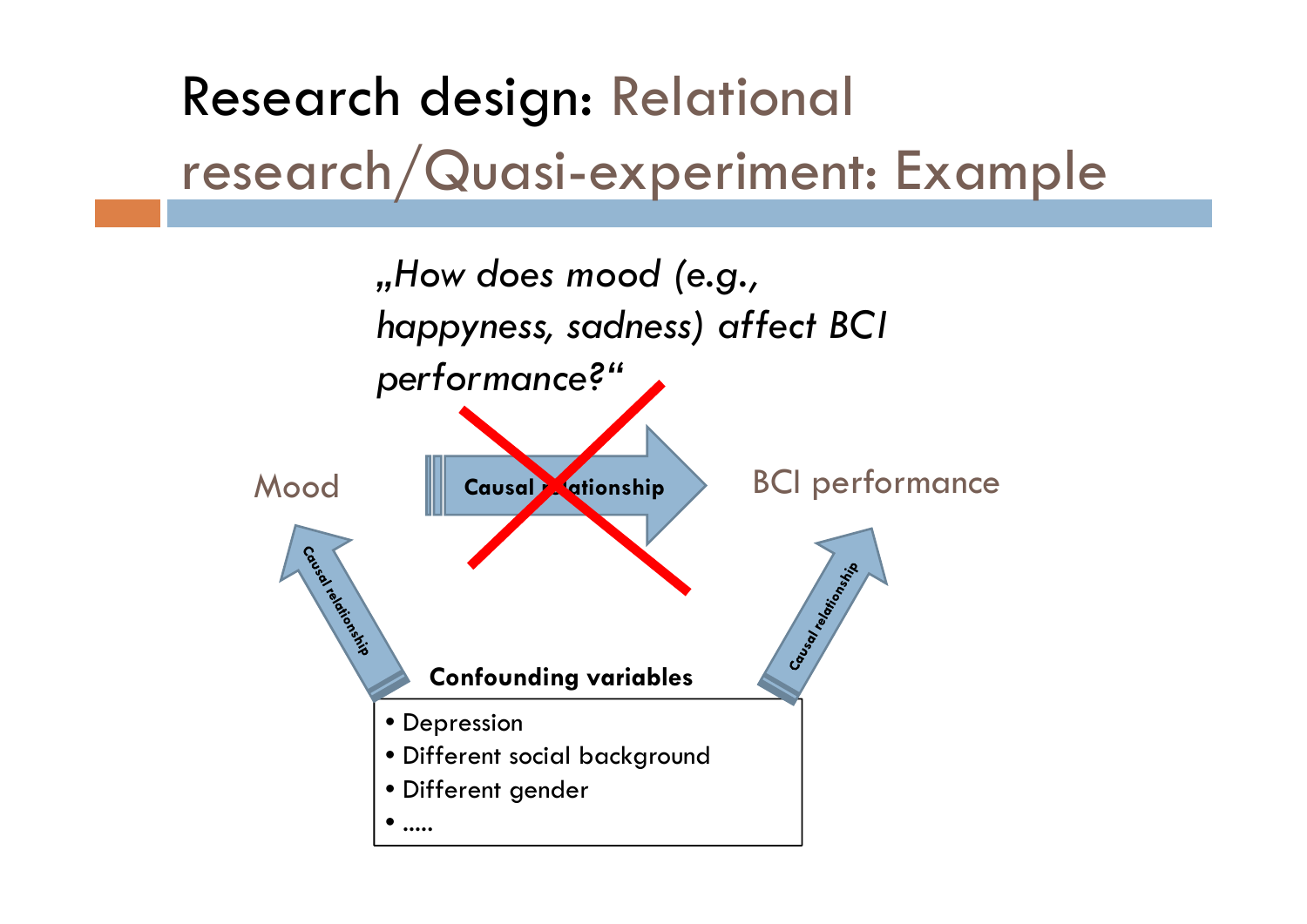Research design: From quasiexperiment to experiment: Example

> *"How does mood (e.g., happyness, sadness) affect BCI performance?"*

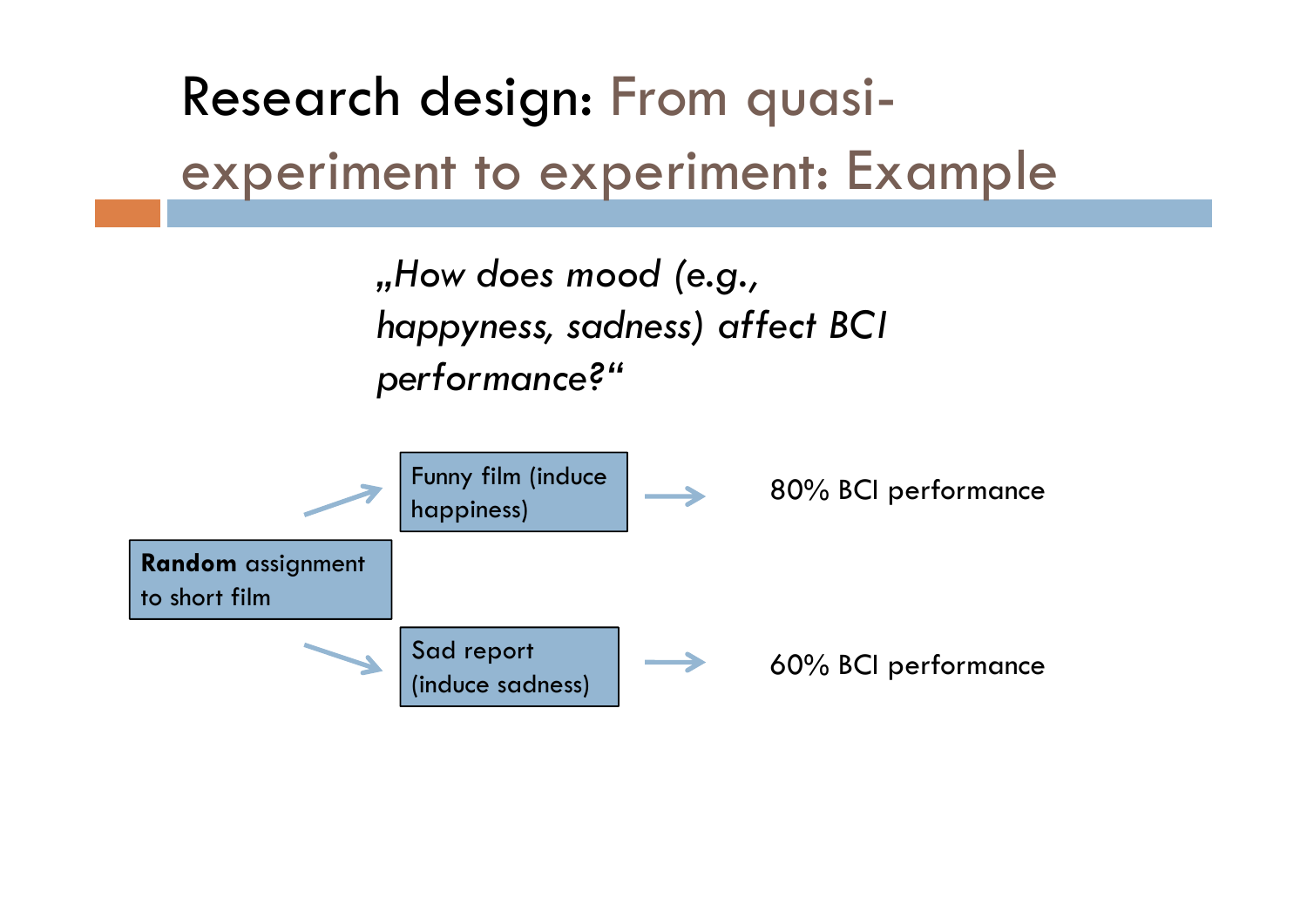## Research design: Experiment vs quasiexperiment

### (Hypothetical) research question: *What is the influence of meditation on BCI performance?*

- $\Box$  Quasi-experiment
	- o. Group 1: People who meditate
	- $\Box$ Group 2: People who don't meditate
- $\Box$  $\rightarrow$  passive observation of the factor "meditation" (dependent)
- $\Box$   $\rightarrow$  no causal relationship, only correlation

 $\Box$ Experiment

- o. People who did not meditate yet, randomly assigned to:
- $\Box$ Group 1: Meditate 15 min/day
- $\Box$ Group 2: Do not meditate
- $\Box$  $\rightarrow$  active manipulation of the factor "meditation" (independent)
- □  $\rightarrow$  causal relationship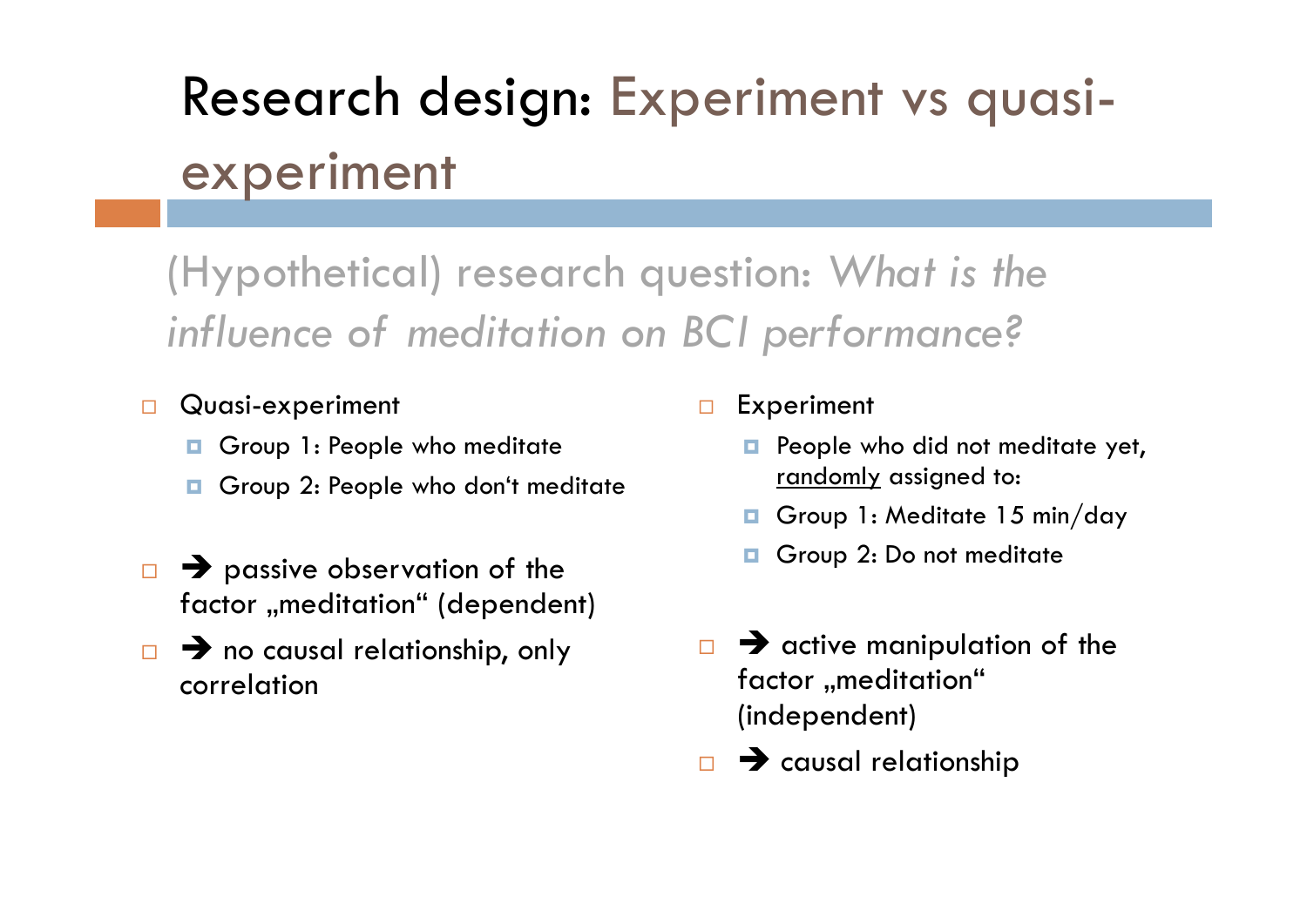# Research design: Between/within subjects design

#### **No noise Env. noise Between-subjects design Within-subjects design** *How to apply the independent variable?* Subject 1 Subject 2 **No noise Env. noise** Subject 3 **No noise Env. noise** ... **No noise Env. noise** Subject 1 Subject 2 Subject 3 ...Subject 11 Subject 12 Subject 13 ... Group 1 Group 2 No noise Env. noiseNoise

### **Disadvantages**

- $\Box$ Groups might differ
- $\Box$  If there are N subjects, you have only N/2 subjects for each subcondition (with 2 subconditions)
- $\Box$  The order of the blocks can be important
- $\Box$  There might be interaction between the subconditions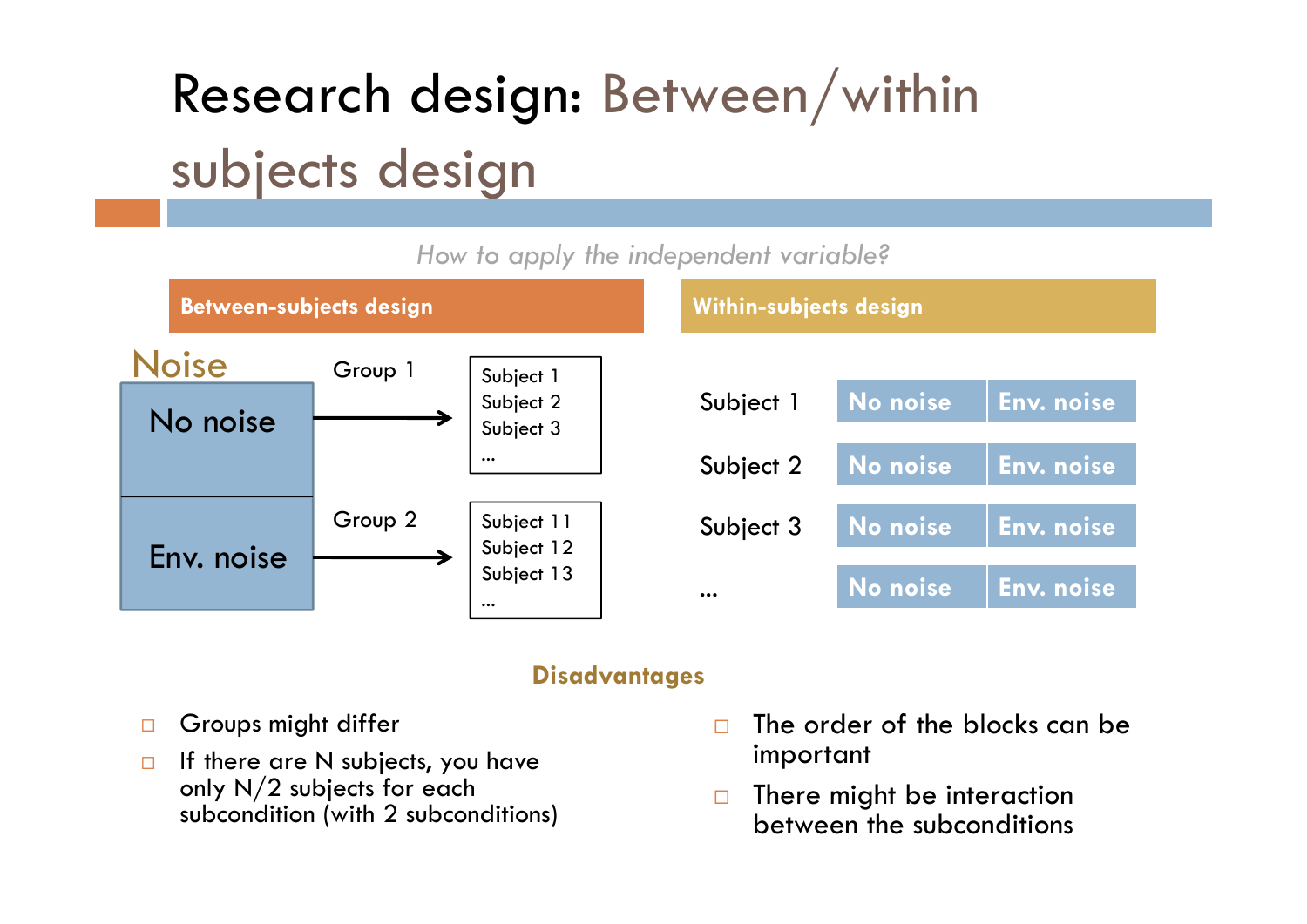### Experimental design: Between-subjects

- $\Box$ □ (True) experiment → Random assignment of subjects to groups
- $\Box$  Patient studies: ALS patients vs. Healthy control group  $\bigtriangledown$  relational studies (quasi-experiments)
- $\Box$ Use <u>matching</u> to reduce the number of confounding variables

| <b>Patient</b>            |  |
|---------------------------|--|
| <b>Health status: ALS</b> |  |
| Age group: 30-40y         |  |
| Education: academic       |  |
| etc                       |  |

### **(Matched) control**

Health status: healthy

Age group: 30-40y

Education: academic

etc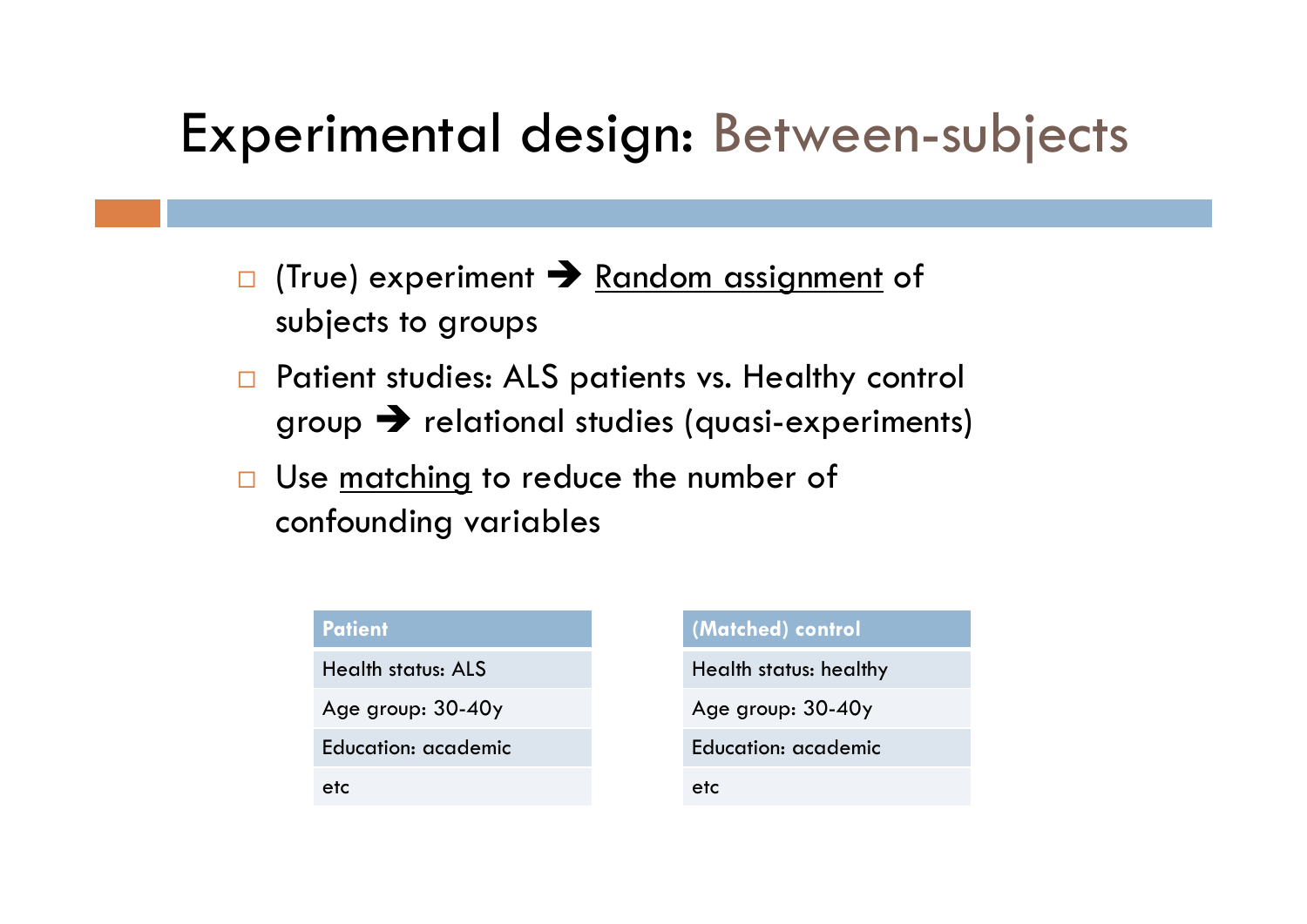## Experimental design: Within-subjects



- $\Box$  Take into account order effects
	- o Counterbalancing
	- п Randomization
- **EXpectancy effects?**
- $\Box$ Reduces effects of expectancy
- П But does not always make sense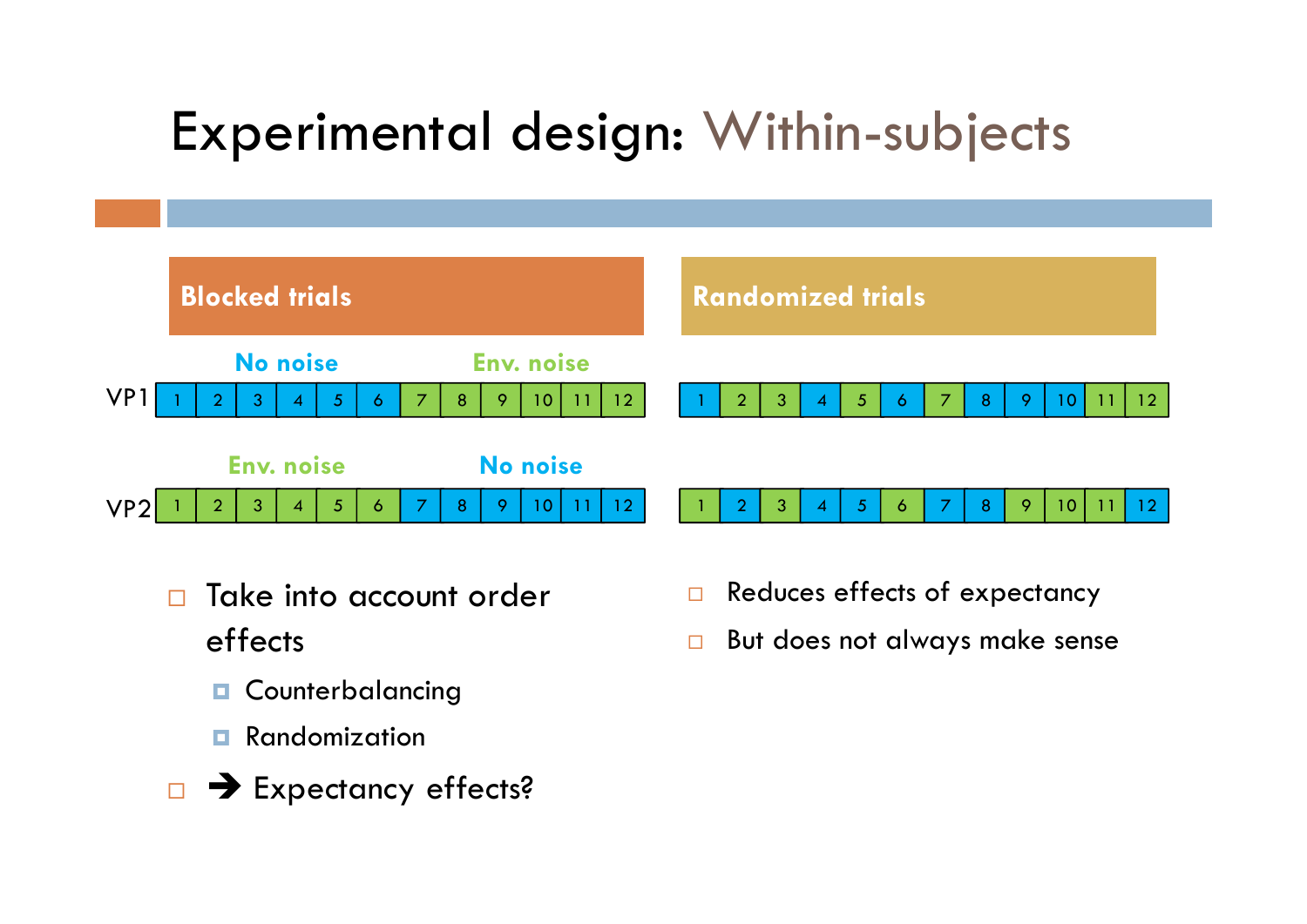## Experimental design: Mixed-design

- $\Box$ Both designs can be mixed: Example with a 2 factor design
- $\Box$  $\Box$  Factor 1: ALS (ALS patients, healthy subjects)  $\bigtriangledown$  between-subjects
- $\Box$  $\square$  Factor 2: Noise (on,off)  $\blacktriangleright$  within-subjects

**Group 1: ALS patients Group 2: healthy controls**



 $AI$   $S3$   $...$ 

C3 ....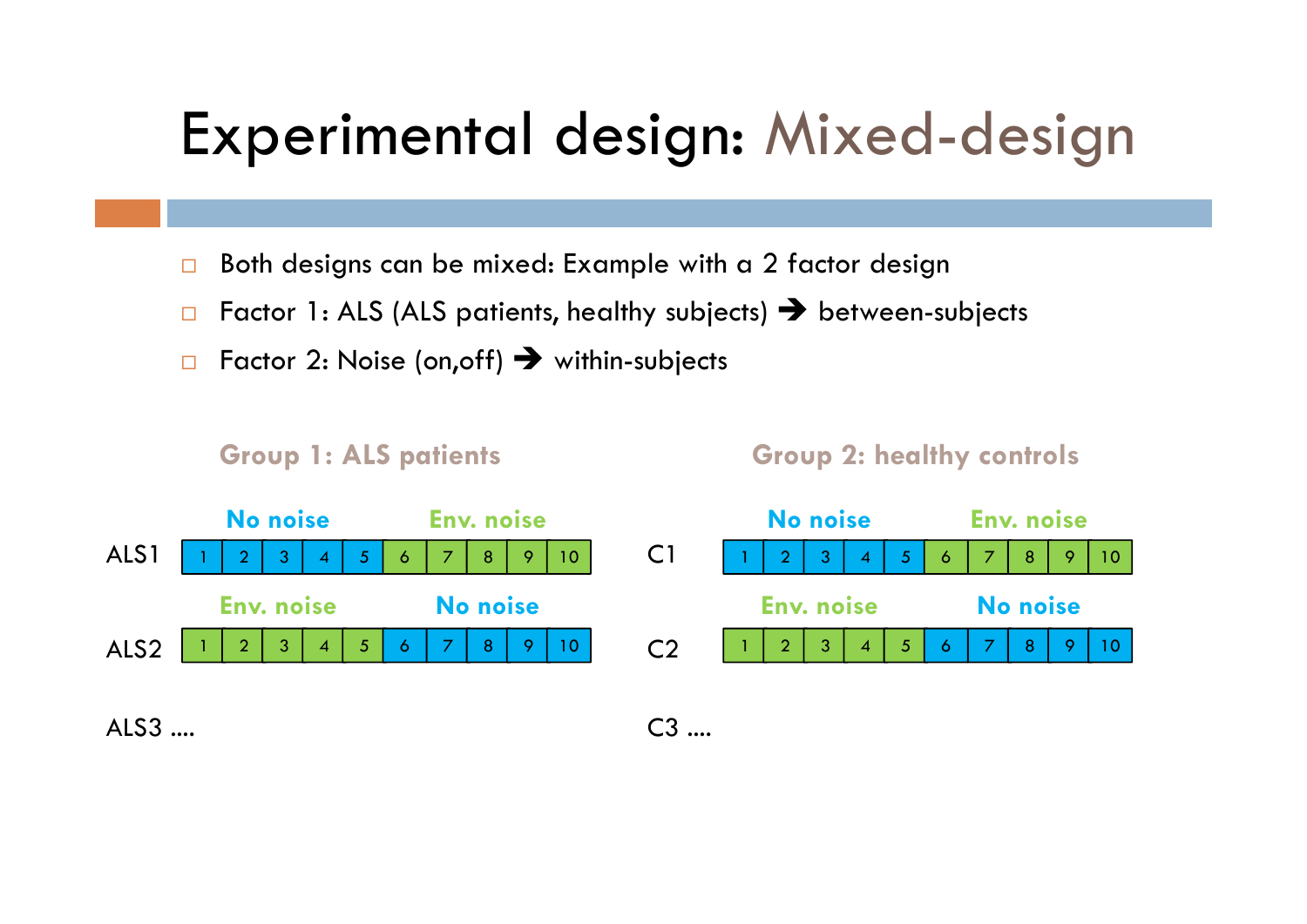# Experimental design: Validity

- $\Box$ **Internal validity**: The validity of (causal) inferences in scientific studies
- $\Box$  **External (aka ecological) validity**: The validity of the generalization of inferences in scientific studies (to the whole population)

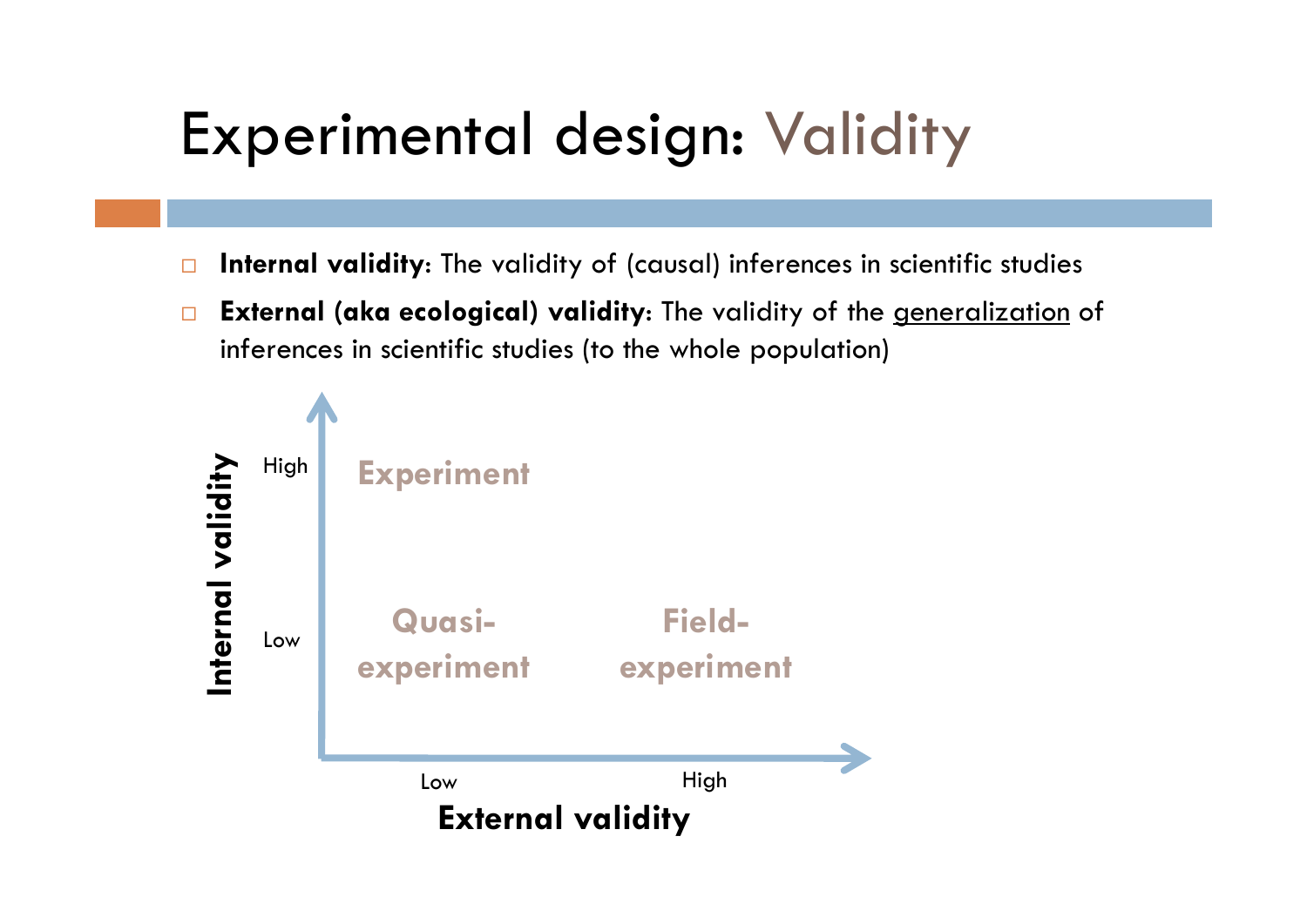## Experimental design: Increase validity

### **How to increase internal validity**

- $\Box$ Between-subjects design: Random assignment or matched groups
- $\Box$ Within-subjects design: Counterbalancing or randomization
- $\Box$  Elimination or constantness of (potentially) confounding variables
	- $\Box$ Artificial environment (constant lighting, constant noise)
	- п Well-defined or automatized experimental procedure
	- п Good operationalization of your constructs (next section)

### **How to increase external validity**

- $\Box$  $\Box$  Aselect group  $\rightarrow$  subjects of different age, different social background etc.
- $\Box$ Natural(istic) environment

Unfortunately, increases in internal validity usually cause decreases in external validity and vice versa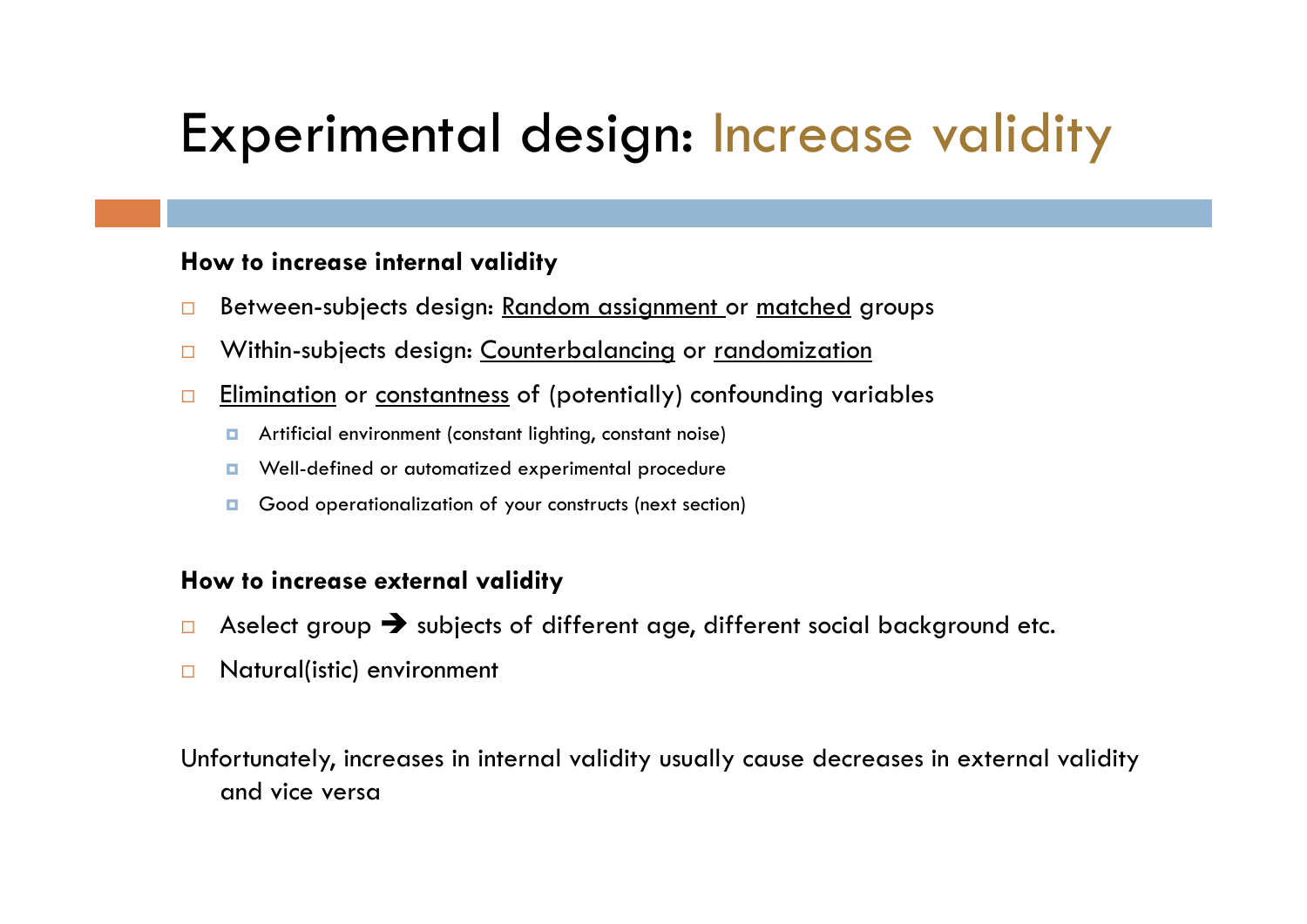# Overview: 3. Measures / Messinstrumente

- □ Measuring human function
- $\Box$  Operationalization
- $\Box$  Quality of a measure
	- **D** Objectivity
	- **Reliability**
	- Validity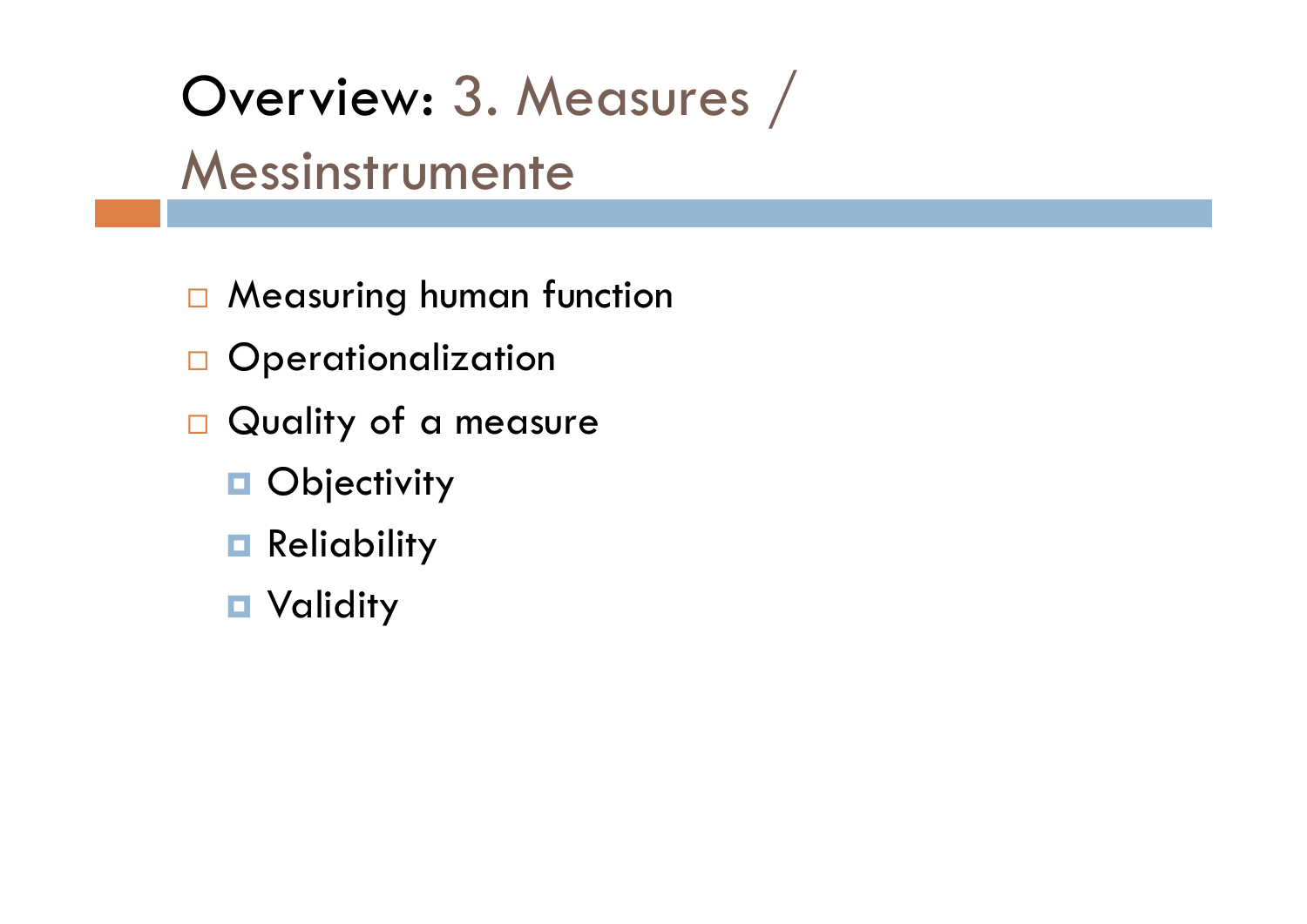## Measures: Human function

### **Overt/behavioral measures**

- $\Box$  Psychophysical measures
	- $\Box$ Reaction times (RT)
	- п Accuracy
- $\Box$  Subjective report
	- п **Questionnaire**
	- п Interview
- $\Box$ **Observation**

### **Physiological measures**

- $\Box$ Brain activity (EEG, MEG, ...)
- п Skin conductance
- $\Box$ EMG
- $\Box$  Derived measures (e.g., classifier output)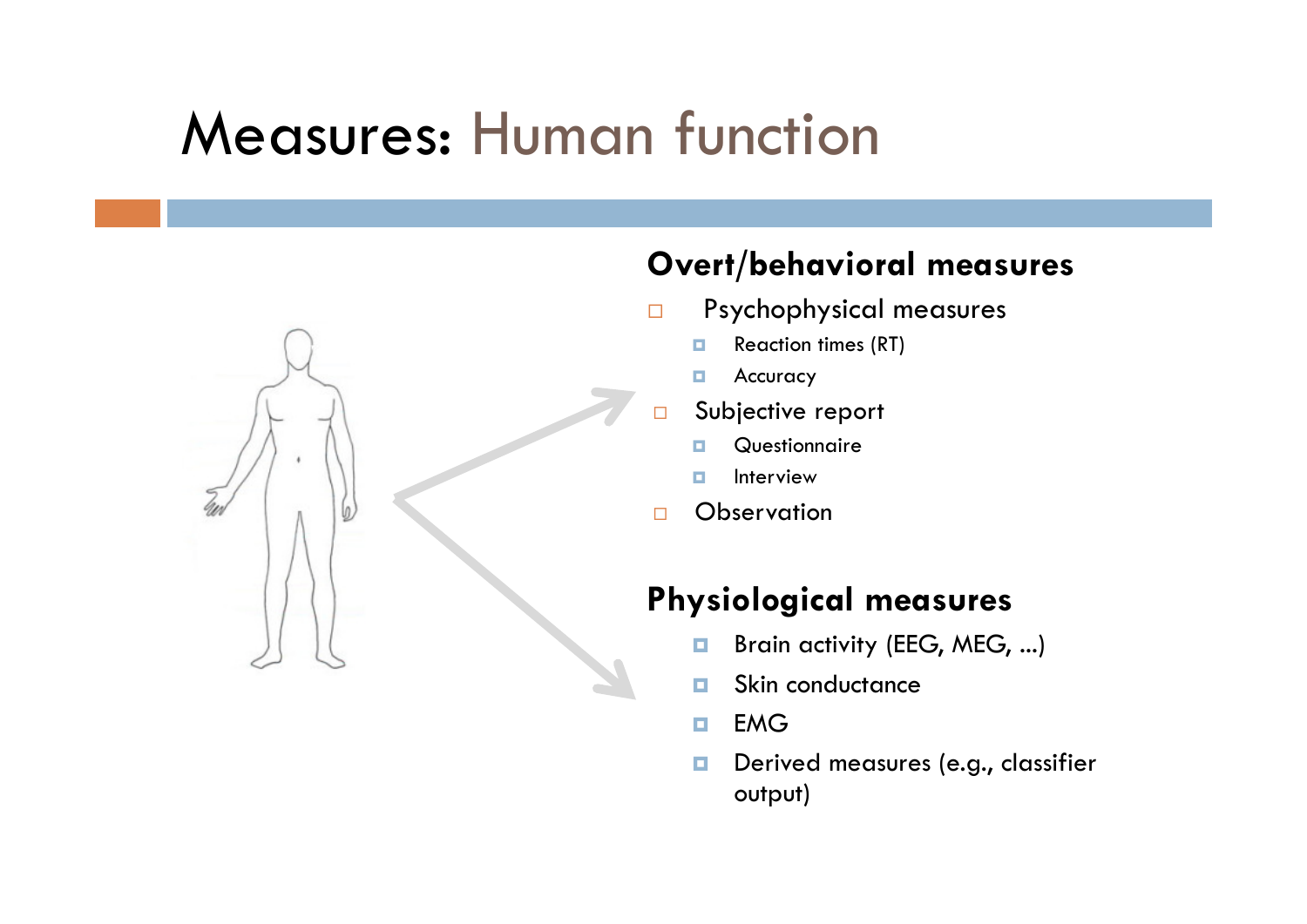# Measures: Operationalization

**n** Process of translating (an aspect of) a <u>psychological</u> construct (latent variable) into a measurable variable

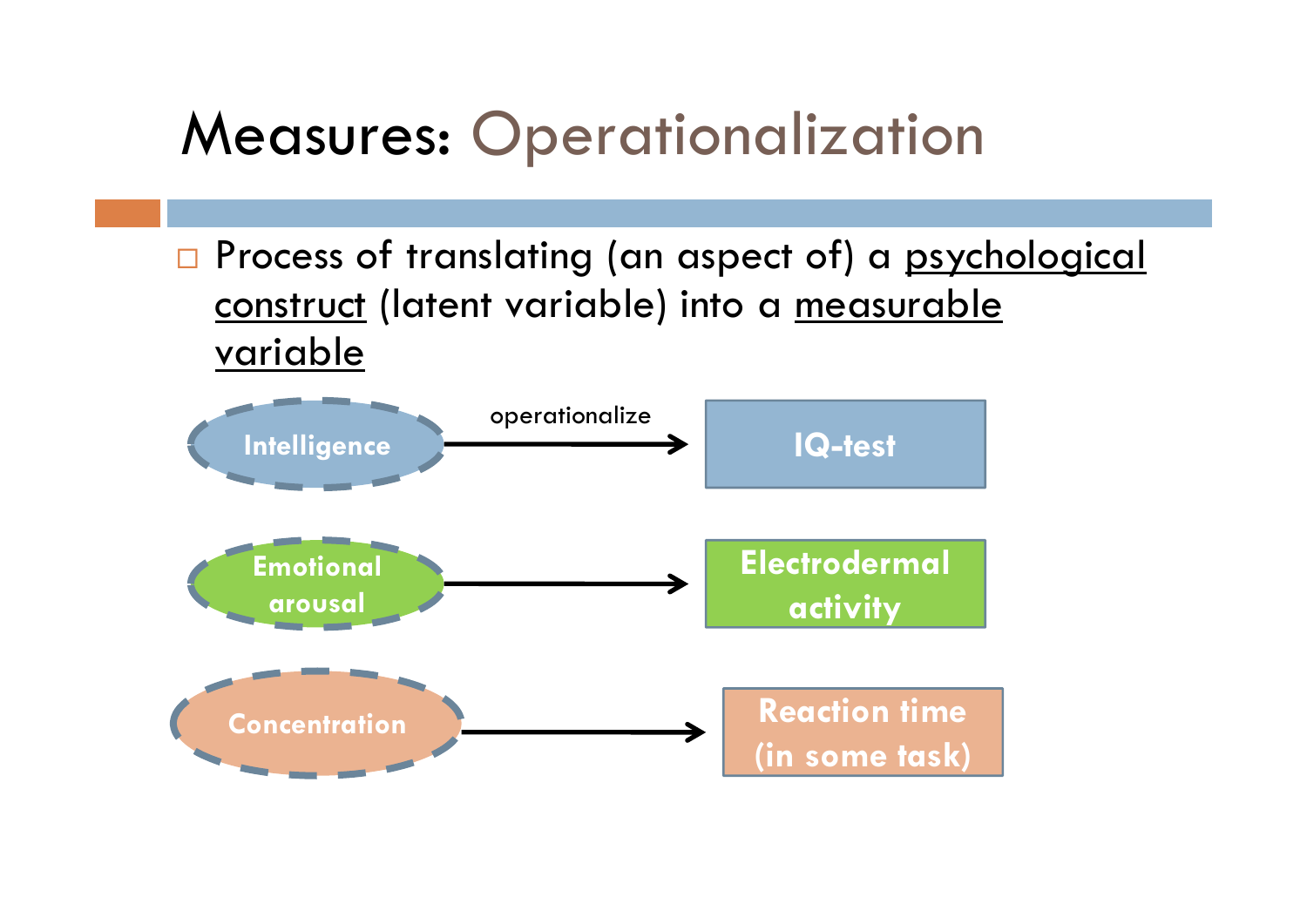# Measures: Quality-> objectivity

### $\Box$ **Objectivity**

- $\Box$  The measurement should be independent of the person who is making the measurement (Versuchsleiter)
- $\Box$  Objectivity can be violated due to
	- **Q** Variability in the behavior of an individual experimenter/Versuchsleiter
	- $\Box$  Variability between multiple experimenters/Versuchsleiter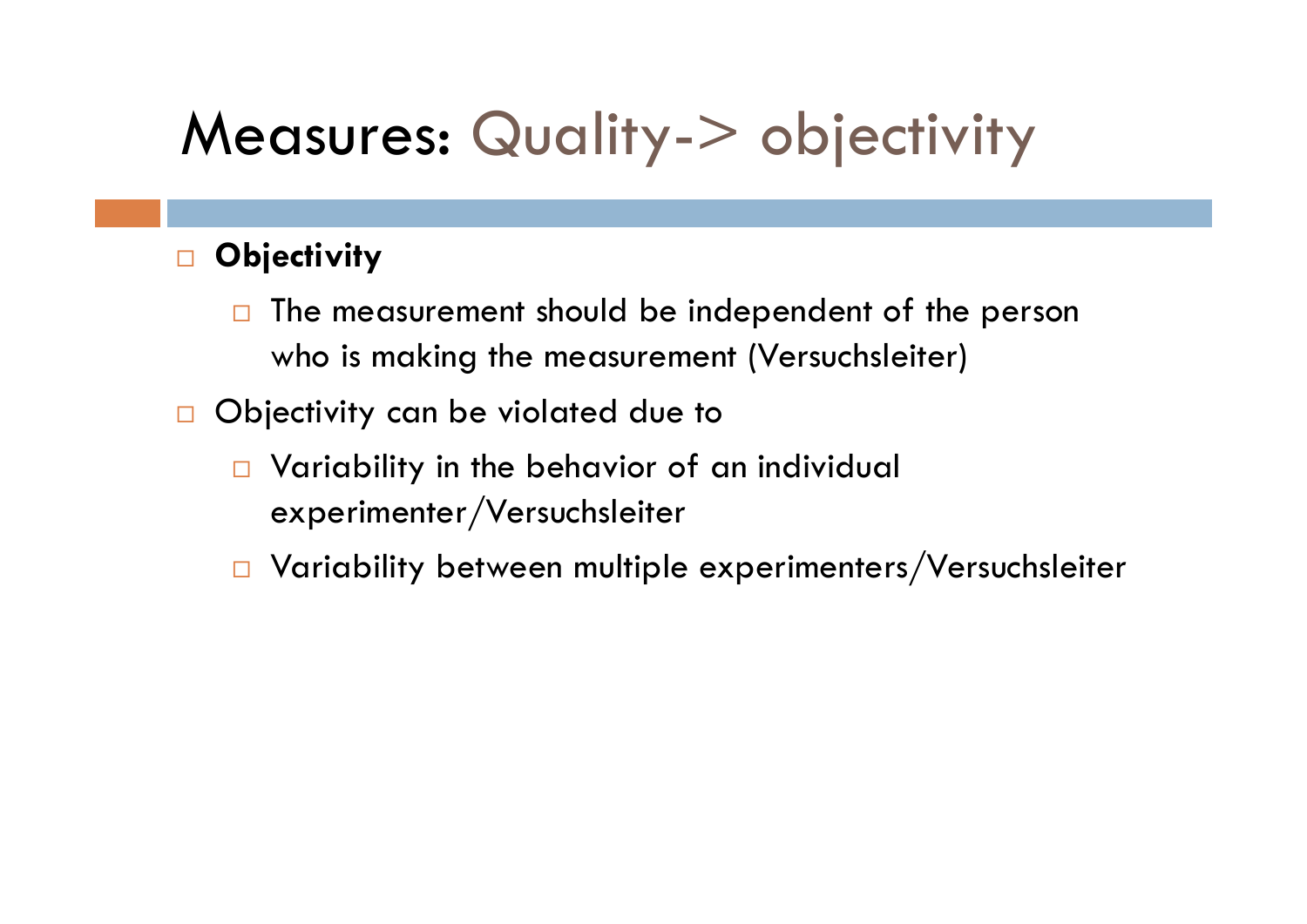## Measures: Increasing objectivity

- Strict experimental procedure (how-to's)
- $\Box$  The role of the experimenter should be minimized
- □ Constant order of submeasurements (e.g., Vormessungen and Hauptmessung)
- □ Written instruction!!
- $\Box$   $\rightarrow$  standardized, automatized experiment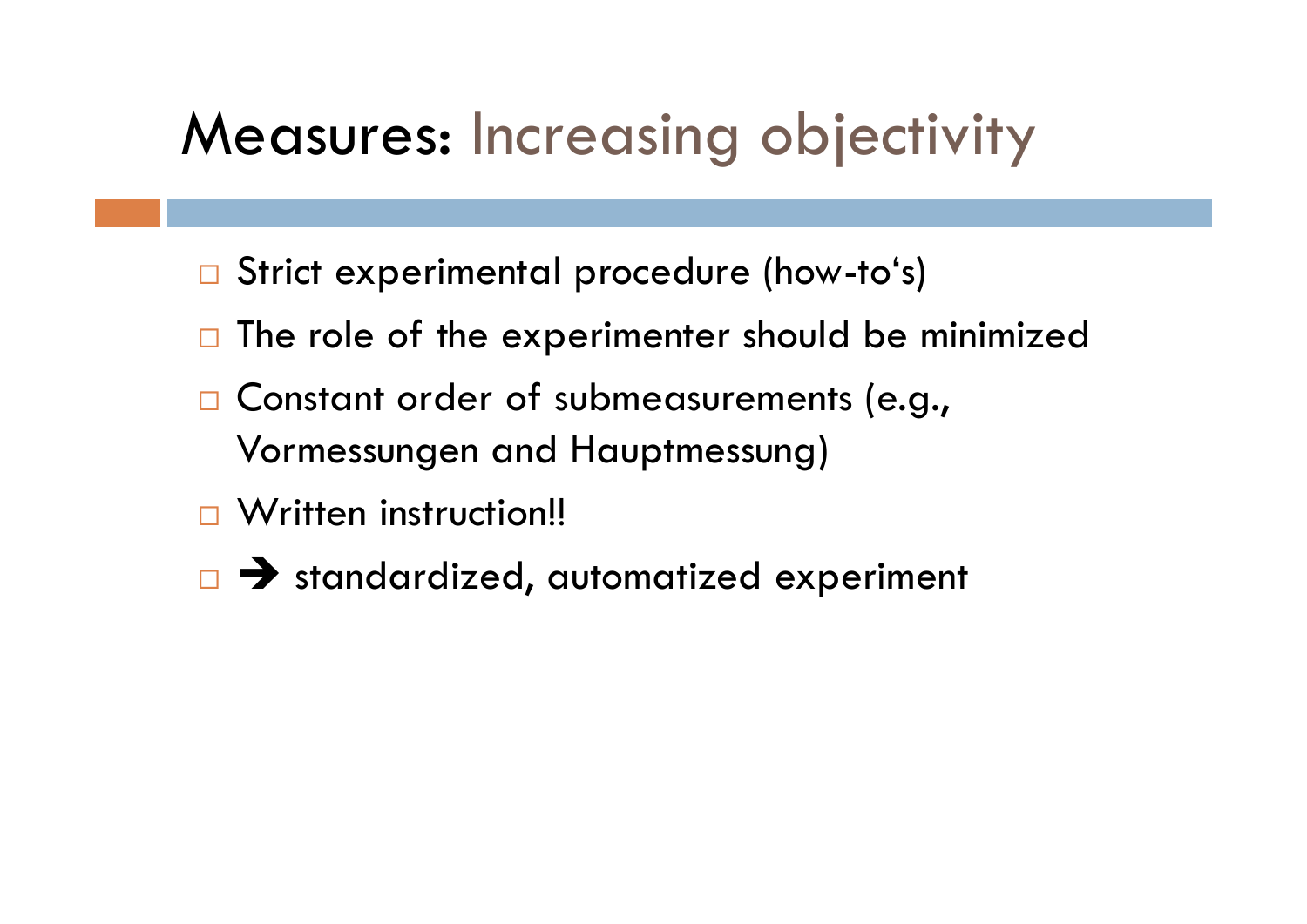# Measures: Quality-> reliability

### $\Box$ **Reliability**

- $\Box$ The precision of a measure
- $\Box$  The part of the variance which is explained by real differences and not by measurement errors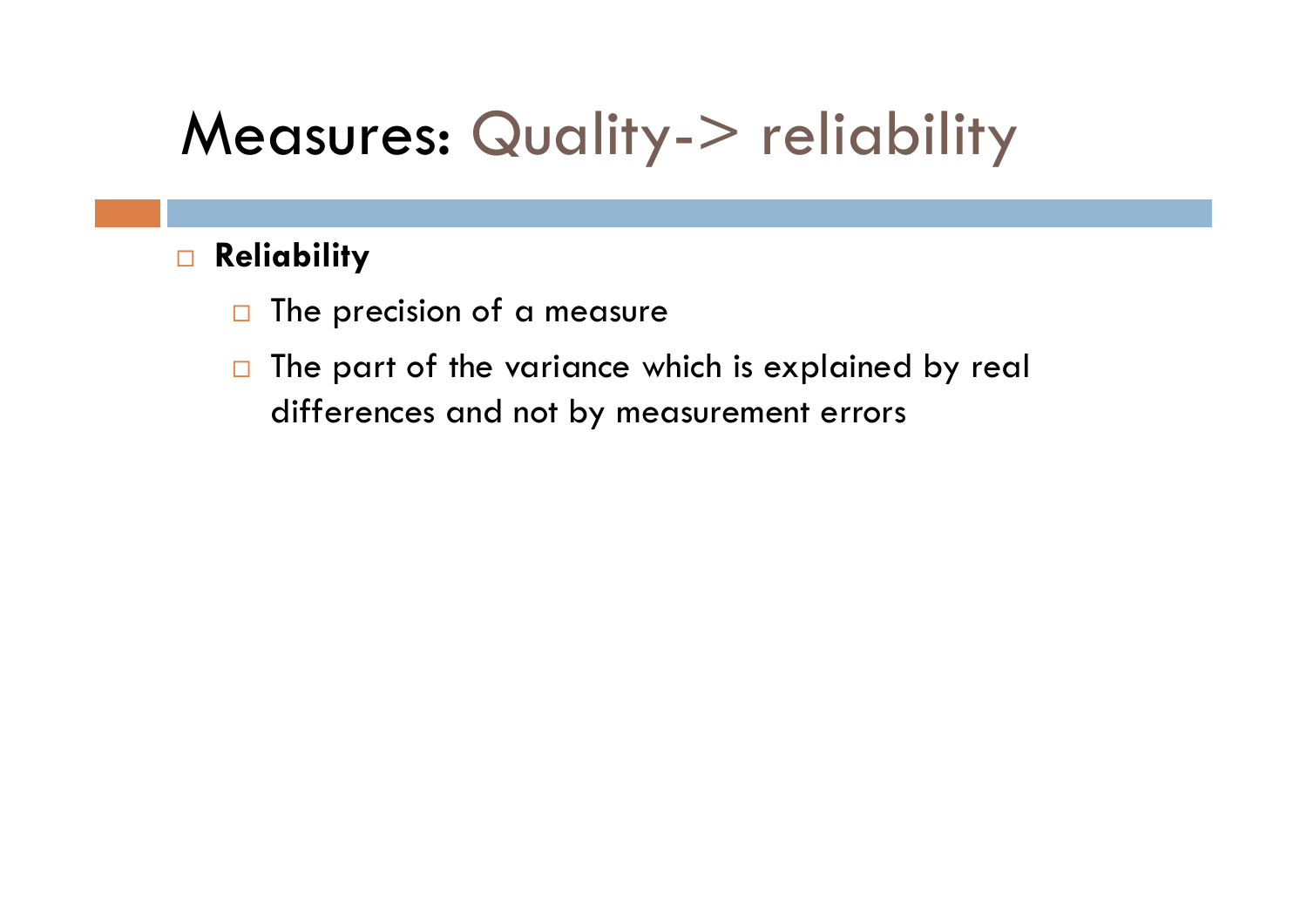### Measures: How to measure reliability

### **Test-retest reliability**

- **Repetition of the measurement should yield identical** results (if the construct you measure is stable)
- $\blacksquare$  sometimes violated due to memory effects

### **Parallel-test reliability**

A comparable measure should yield comparable results

### **Split-half reliability**

Split in two halves  $\rightarrow$  same result?

**Interrater reliability** (observation)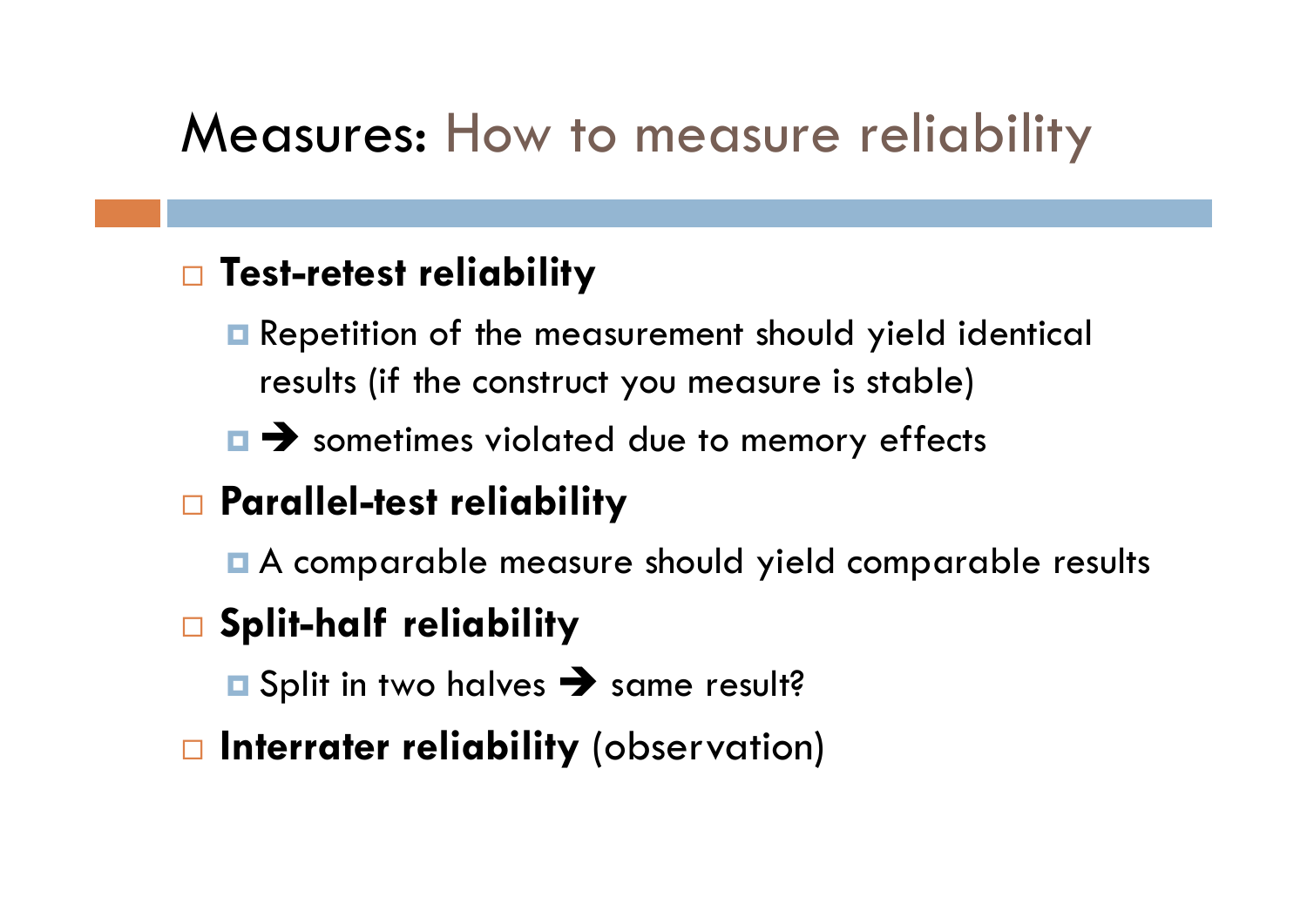## Measures: Quality -> validity

#### $\Box$ **Validity** (aka construct validity)

- $\Box$  The extent to which a test measures the construct that it should measure
- $\Box$   $\rightarrow$  the quality of the operationalization, crucial for making (causal) inferences
- $\Box$  Validity is not easily given by a single statistic, but by a body of research demonstrating that a measure is related to the psychological construct it should measure